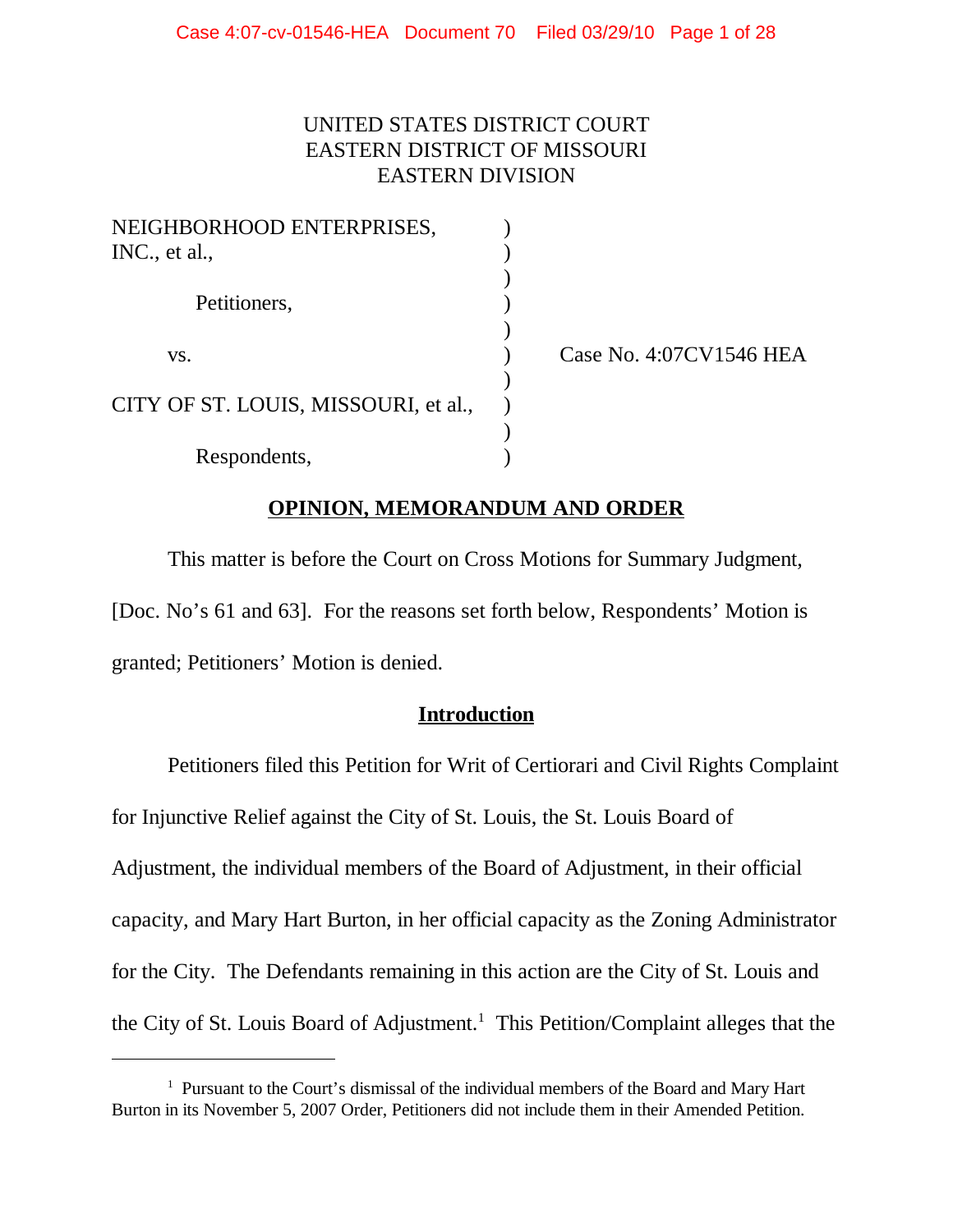decision by the Board of Adjustment was illegal because the Board utilized a facially unconstitutional Zoning Code to limit Petitioners' Freedom of Speech in violation of the United States and Missouri Constitutions; the decision was unconstitutional as applied in violation of the United States and Missouri Constitutions; the decision was illegal because it was an illegal exercise of prior restraints, in violation of the United States and Missouri Constitutions; that the decision was illegal because it deprived Petitioners of equal protection under the law, in violation of the Fourteenth Amendment of the U.S. Constitution.

Petitioners also seek recovery pursuant to 42 U.S.C. § 1983 for alleged violations of their free speech rights under the U.S. and Missouri Constitutions and for violations of their due process rights under the U.S. and Missouri Constitutions.

# **Procedural Background<sup>2</sup>**

On August 31, 2007, Respondents removed this action from the Circuit Court for the City of St. Louis, Missouri based on the Court's federal question jurisdiction. 28 U.S.C. § 1331. Respondents alleged in their Notice of Removal that the Petition

The Court dismissed the St Louis Department of Public Safety, Division of Building and Inspection in its March 17, 2008 Order.

 $2^2$  The Court's Opinion, Memorandum and Order of November 5, 2007 sets out the facts alleged in Petitioners' Petition, and therefore all of the alleged facts will not be repeated herein.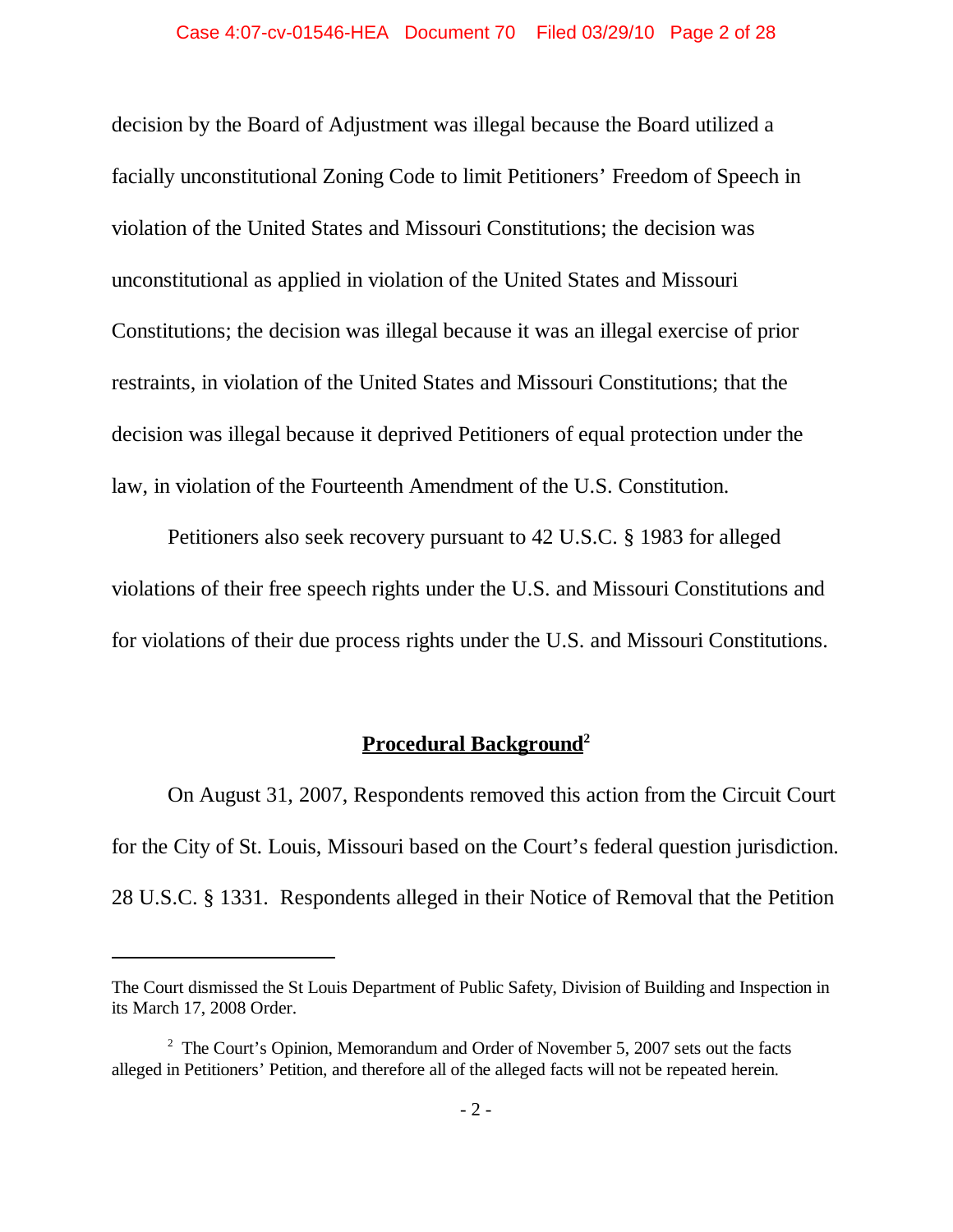## Case 4:07-cv-01546-HEA Document 70 Filed 03/29/10 Page 3 of 28

raises particular federal questions which arise under the Civil Rights Act of 1871, 42

U.S.C. § 1983 and the First and Fourteenth Amendments to the U.S. Constitution.

Specifically, the Notice set forth that

Respondents are specifically accused of violating Petitioners' rights of free speech under the First Amendment to the U.S. Constitution, Petitioners' federal equal protection rights under the 14th Amendment of the Constitution, and pursuant to 42 U.S.C. § 1983, of acting under color of law to deprive Petitioners of their civil rights to due process under law.

The parties agree that the facts are not in dispute and resolution of this matter by summary judgment is appropriate. For the purposes of the Motions for Summary Judgment, the parties have submitted a Joint Statement of Uncontested Facts. Those facts are as follows:

Sanctuary In The Ordinary ("Sanctuary") is a tax-exempt, not-for-profit organization. Sanctuary's properties are managed by Neighborhood Enterprises, Inc. ("Neighborhood Enterprises"), a property management company. Neighborhood Enterprises describes itself as a "self-supporting housing ministry that manages rental housing mostly on the near south side of St. Louis."

Missouri Eminent Domain Abuse Coalition (MEDAC) is a civic organization concerned about eminent domain practices. Jim Roos is the founder of Sanctuary, founder of Neighborhood Enterprises, and coordinator and spokesperson for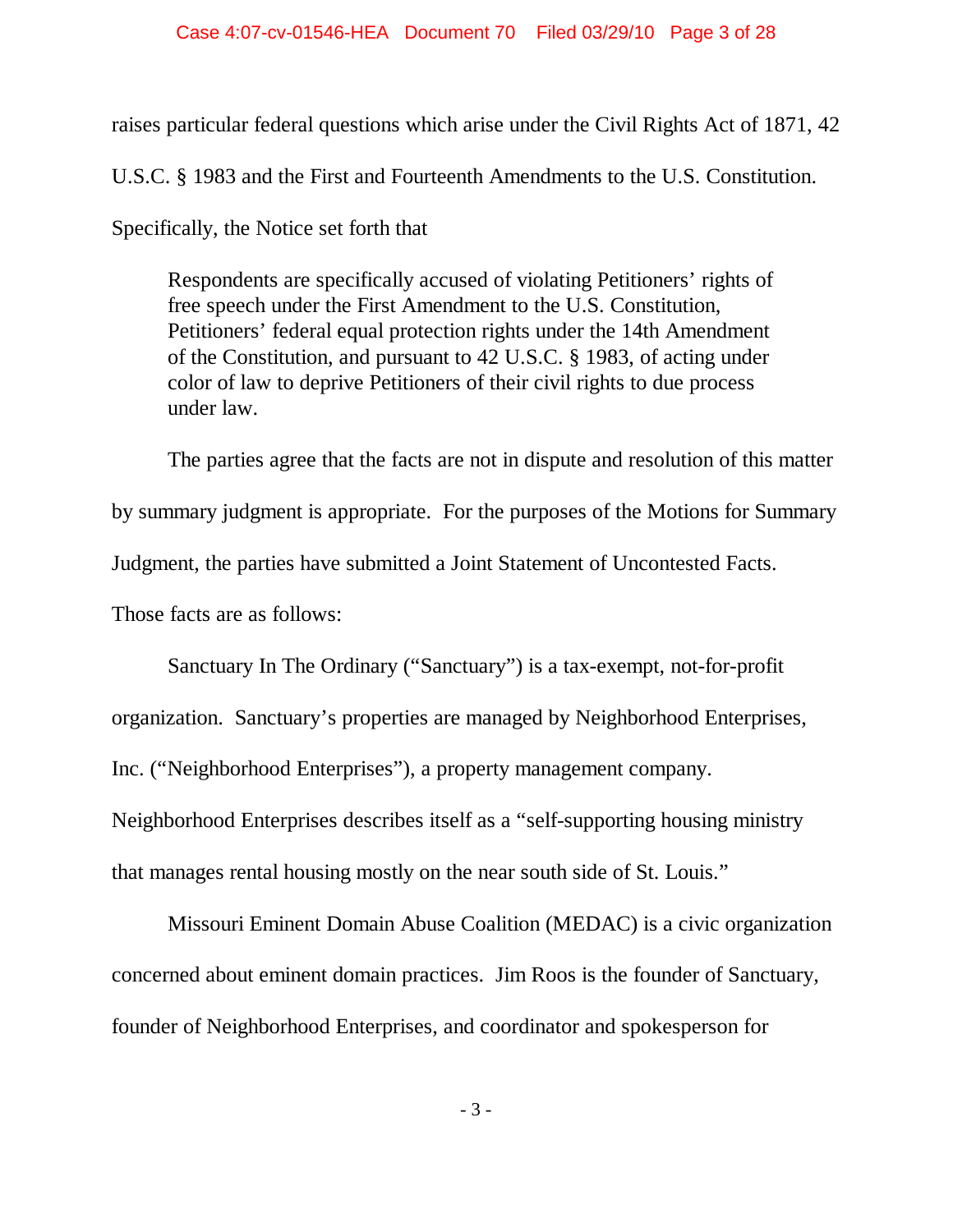MEDAC.

The City of St. Louis (the "City") is a Missouri municipal corporation organized under Missouri law.

Roos describes himself as a critic of the City's use of eminent domain for private development. Jim Roos and MEDAC, with tenant approval, commissioned a sign/mural<sup>3</sup> for the south side of 1806-08 S. 13th, a Sanctuary-owned building in the Near Southside Redevelopment Area. Roos described the sign/mural as a "poignant way . . . to make a statement." The sign/mural, which was completed in March 2007, contains the words "End Eminent Domain Abuse" inside a red circle and slash. The design of the sign/mural is similar to the design used by MEDAC in its literature, buttons, and other materials. The sign/mural is approximately 363 or 369 square feet in area. The sign/mural is visible from, among other areas, Interstates 44 and 55 and the Soulard neighborhood.

On April 10, 2007, the City's Division of Building and Inspection ("B&I") issued to Sanctuary, care of Neighborhood Enterprises, a citation declaring the sign/mural an "illegal sign." The citation explained that "[p]ermits must be acquired

<sup>&</sup>lt;sup>3</sup> Respondents'/Defendants' position is that the object in issue is a sign. Petitioners/Plaintiffs refer to this object as a mural. For purposes of this document, and not for any determination as to legally proper terminology, the object is referred to herein as a "sign/mural."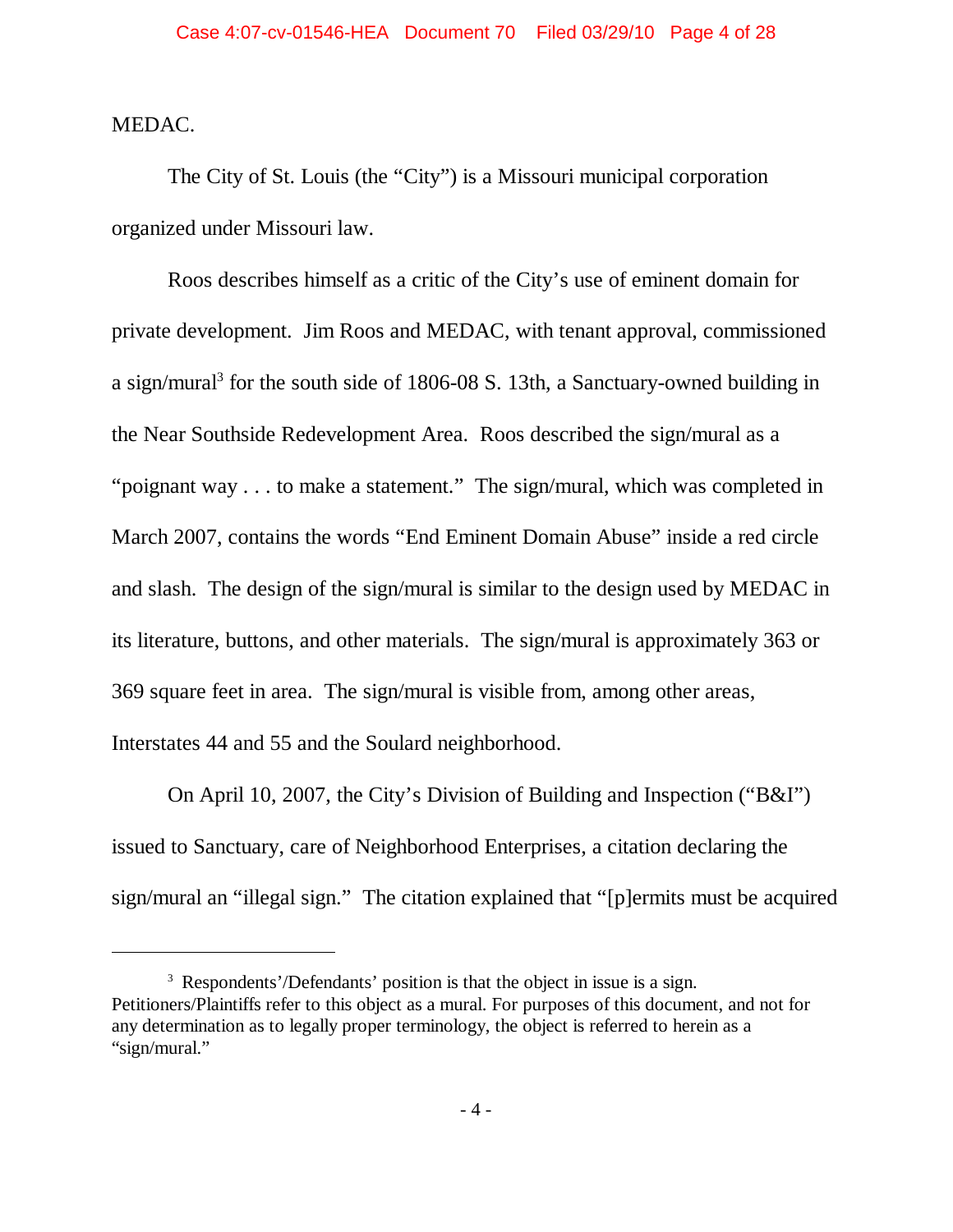### Case 4:07-cv-01546-HEA Document 70 Filed 03/29/10 Page 5 of 28

for signs of this type" and gave instructions for how to go about obtaining a permit. Consistent with the instructions in B&I's April 10, 2007, citation, Sanctuary and Neighborhood Enterprises<sup>4</sup> filed a sign permit application with B&I on May 14, 2007.

On May 30, 2007, the City's Zoning Administrator sent Sanctuary a letter denying its sign permit application because it did not meet certain requirements of the City Zoning Code. The "Basis for Denial" accompanying the letter stated that the building on which the sign/mural was painted was zoned "D," or "Multiple Family Dwelling District," and identified, as the "applicable Zoning Code provisions": Section 26.68.010; Section 26.68.020(17), (20), (21), (22) & (24); and Section 26.68.080(A), (B), (D) & (E)(2) of the St. Louis City Revised Code. A subsequent explanation of the Zoning Administrator's basis for denial, admitted at the Board of Adjustment hearing, stated: "Appellant has painted a wall sign on the building at this address. The wall face of the building on which the sign has been painted does not have street frontage as defined in the Zoning Code, and is therefore not entitled to signage. In the 'D' zoning district any signage can only be erected, altered and maintained for and by a conforming use and must be clearly incidental to

<sup>4</sup> Sanctuary and Neighborhood Enterprises will hereinafter be referred to collectively as "Sanctuary."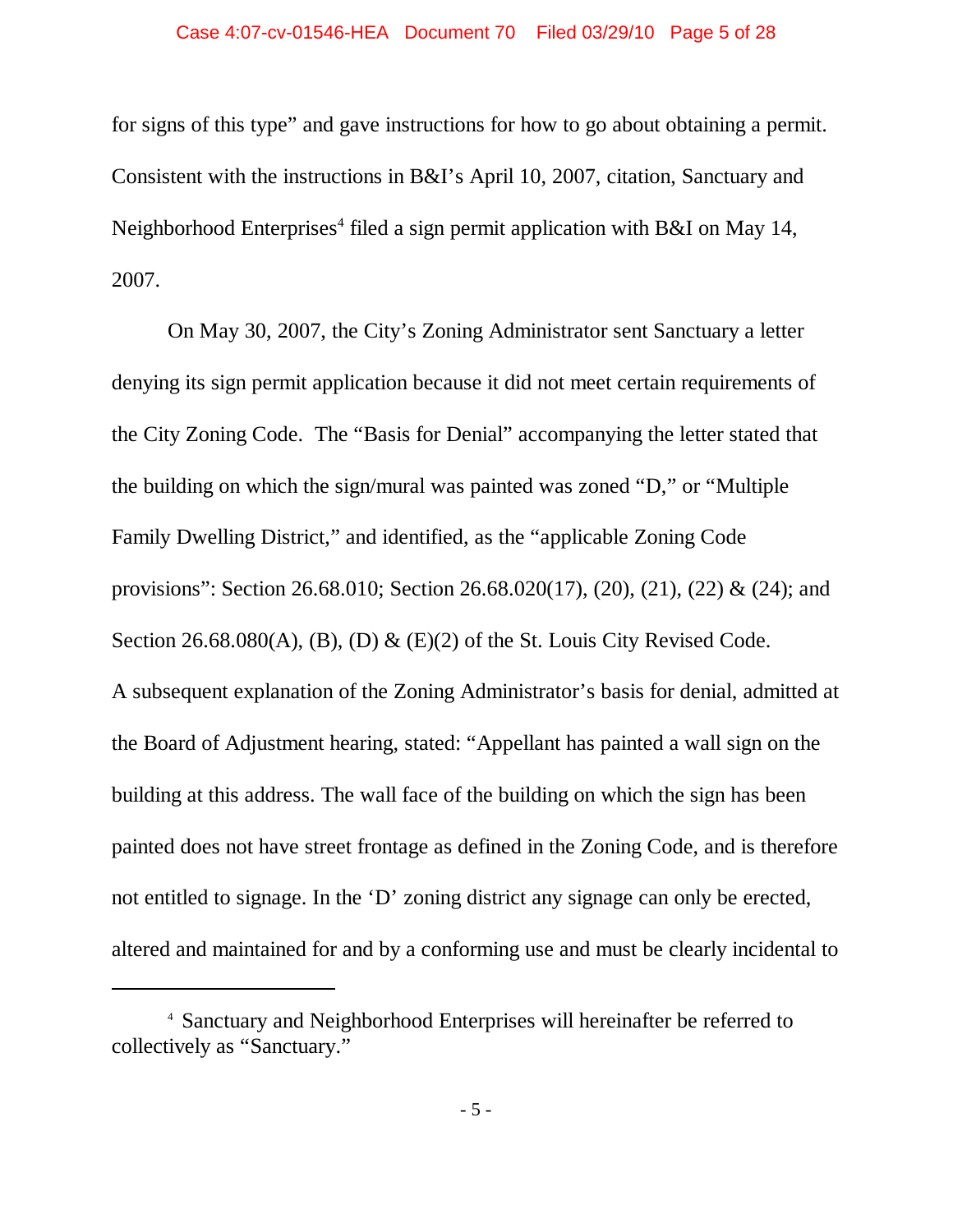### Case 4:07-cv-01546-HEA Document 70 Filed 03/29/10 Page 6 of 28

the operation of the conforming use; this property is assessed as a two-family dwelling. The maximum allowable square footage for any sign within this district is 30 sq. ft.; based on the diameter of the circular sign it is approximately 363 sq. ft. in area. Variances will be required in order to permit this sign." The May 30, 2007, letter denying Sanctuary's sign permit application stated that Sanctuary could appeal the denial to the City's Board of Adjustment, which Sanctuary did on June 5, 2007.

On July 11, 2007, the Board of Adjustment heard Sanctuary's appeal of the permit denial. At the hearing, Sanctuary's attorney argued, among other things, that: (I) Sanctuary's sign/mural does not require a permit because, as a "work of art" or a "civic symbol[] or crest[]," it is exempted from the Zoning Code's definition of "sign"; and, alternatively, (ii) the Zoning Code violates the free speech protections of the U.S. and Missouri Constitutions.

The Board of Adjustment ("Board") upheld the denial of the sign permit in an order filed on July 25, 2007. The Board's Findings of Fact stated that the "[p]roposed sign is in conflict with Sections 26.68.010, 26.68.020 and 26.68.080 of the Zoning Code of the City of St. Louis." The Board's "Conclusion of Law and Order" stated, in its entirety:

The sign is located in Zone D, the multiple family dwelling district, and the sign is located on a residential building. The sign is substantially larger than the footage allowed by the Zoning Code and it is located on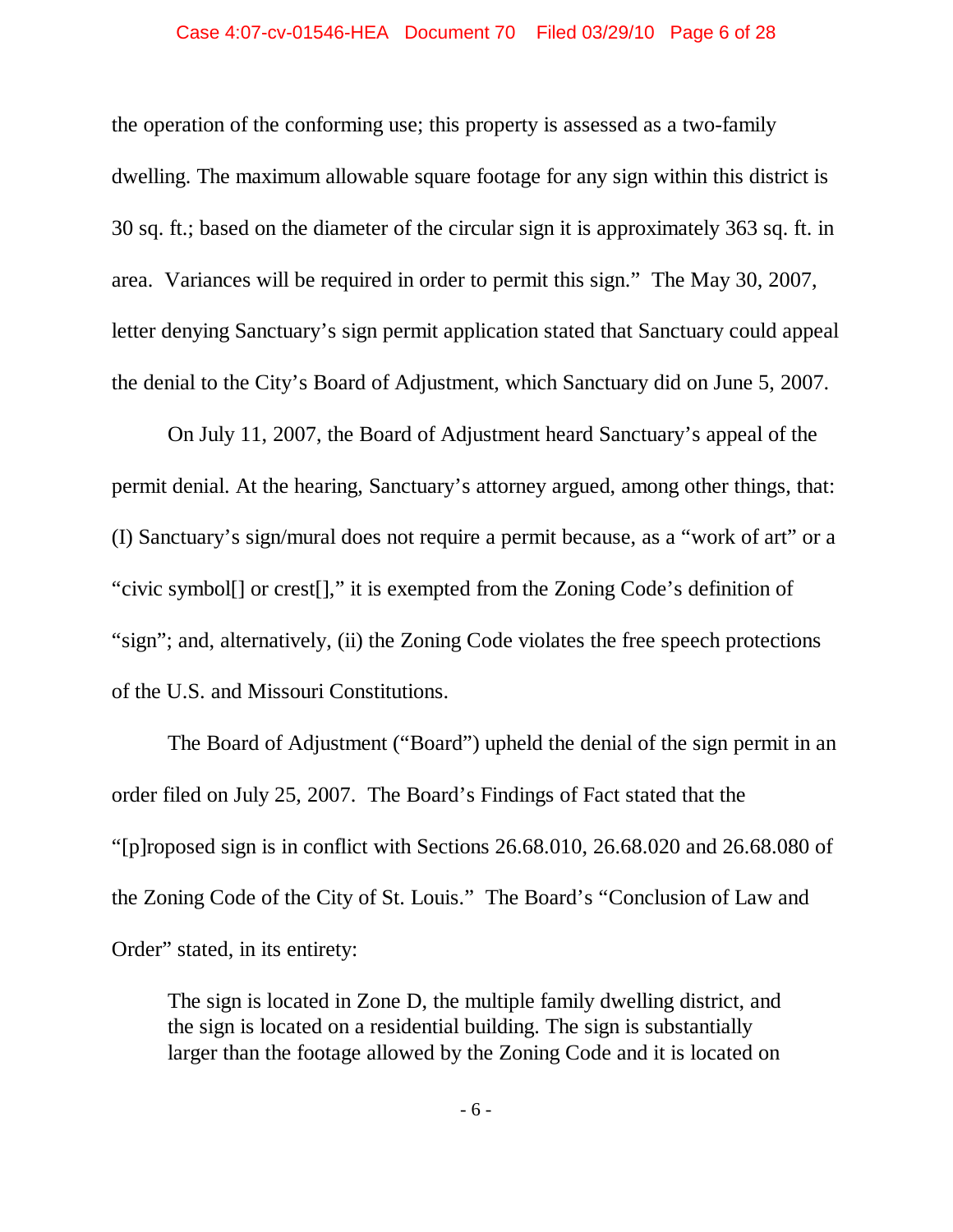the side of the building in contravention to the requirements of the Zoning Code. Board Member Hitt made a motion to uphold the decision to deny the sign permit as the size and location of the sign were in violation of the Zoning Code.

The above motion, made by George Hitt and seconded by Joe Klitzing was passed by a 4-0 vote of the Board, with Board member Caruso voting against.

Two of the City's justifications for restricting outdoor signs are traffic safety and aesthetics. Neither the City nor Board of Adjustment possesses any reports, studies, memoranda, or other documents underlying, concerning, or supporting the regulation of outdoor signs in Chapter 26.68 of the St. Louis Revised Code. Neither the City nor the Board of Adjustment is aware of any studies, reports or memoranda conducted by any person regarding whether the City's restrictions on outdoor signs affect traffic safety. Neither the City nor Board of Adjustment is aware of any studies, reports or memoranda conducted by any person regarding whether the City's restrictions on outdoor signs affect the aesthetics of the City or surrounding neighborhood. Neither the City nor Board of Adjustment is aware of any studies, reports or memoranda conducted by any person regarding whether the City's restrictions on outdoor signs affect property values in the City. Neither the City nor Board of Adjustment is aware of any traffic incidents in which any driver involved cited or mentioned Sanctuary's sign/mural, or any "painted wall sign," as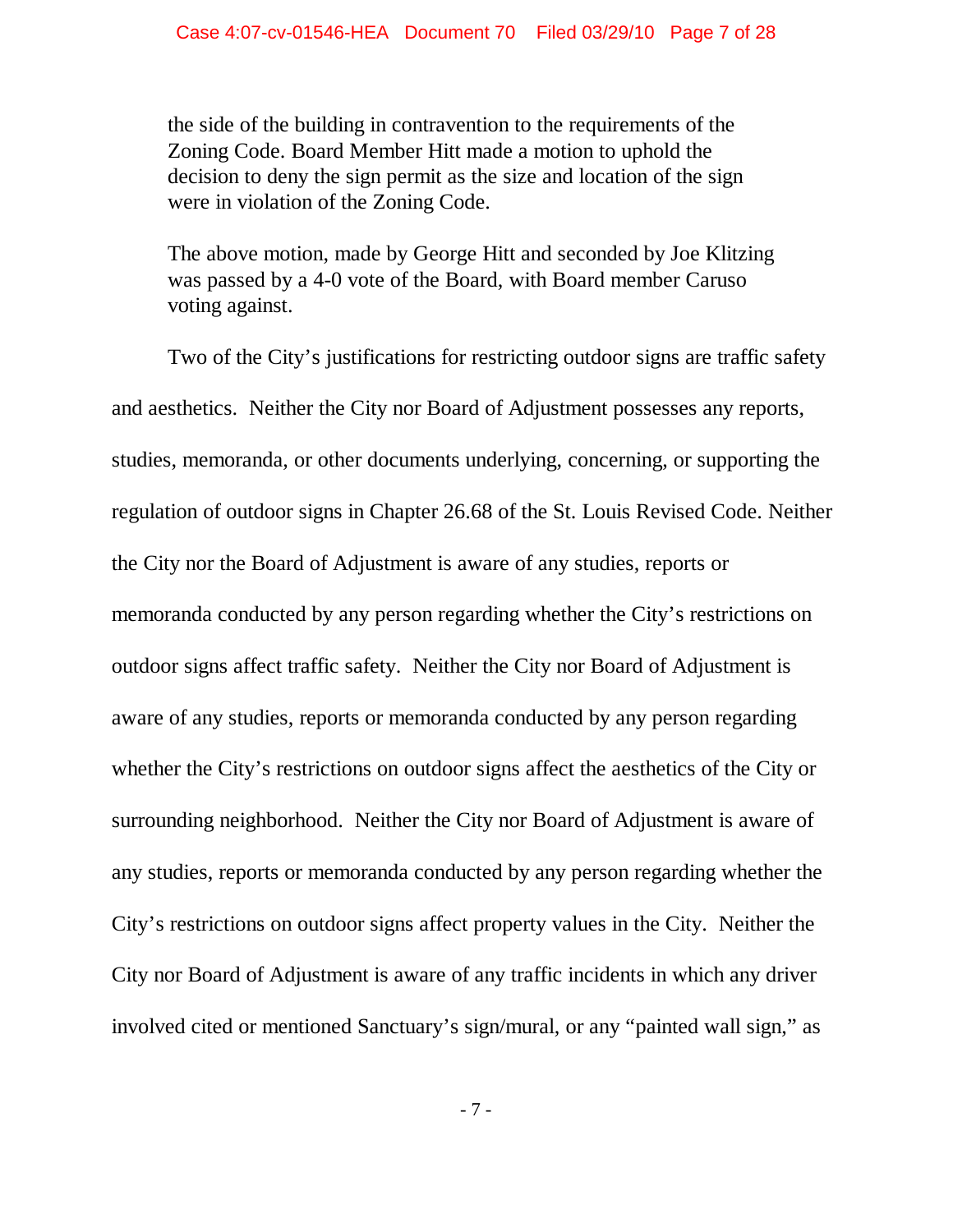### Case 4:07-cv-01546-HEA Document 70 Filed 03/29/10 Page 8 of 28

contributing to such incident. Neither the City nor Board of Adjustment is aware of any studies, reports or memoranda discussing the impact of Sanctuary's sign/ mural on the flow of traffic on any street or highway.

The City and Board of Adjustment have no internal memoranda or communications, and no communications to or from them, discussing the adoption or enforcement of the regulations of outdoor signs in Chapter 26.68 of the St. Louis Revised Code. The City and Board of Adjustment have no minutes or transcripts of any City Board of Aldermen meeting, including any committee or subcommittee of such Board, concerning or relating to the regulation of outdoor signs in Chapter 26.68 of the St. Louis Revised Code.

The St. Louis Zoning Code provides, "If for any reason it cannot be readily determined whether or not an object is a sign, the Community Development Commission shall make such determination." St. Louis, Mo., Rev. Code § 26.68.020(17). St. Louis, Mo., Ordinance 64687 (June 25, 1999) provides that "all functions and duties performed, or powers exercised prior to the effective date of this ordinance by personnel of the Community Development Commission pursuant to any City ordinance shall be performed by personnel of the Planning Commission as assigned by the Planning Commission." The City has no written policy other than Chapter 26.68 of the Revised Code of the City of St. Louis for use in

- 8 -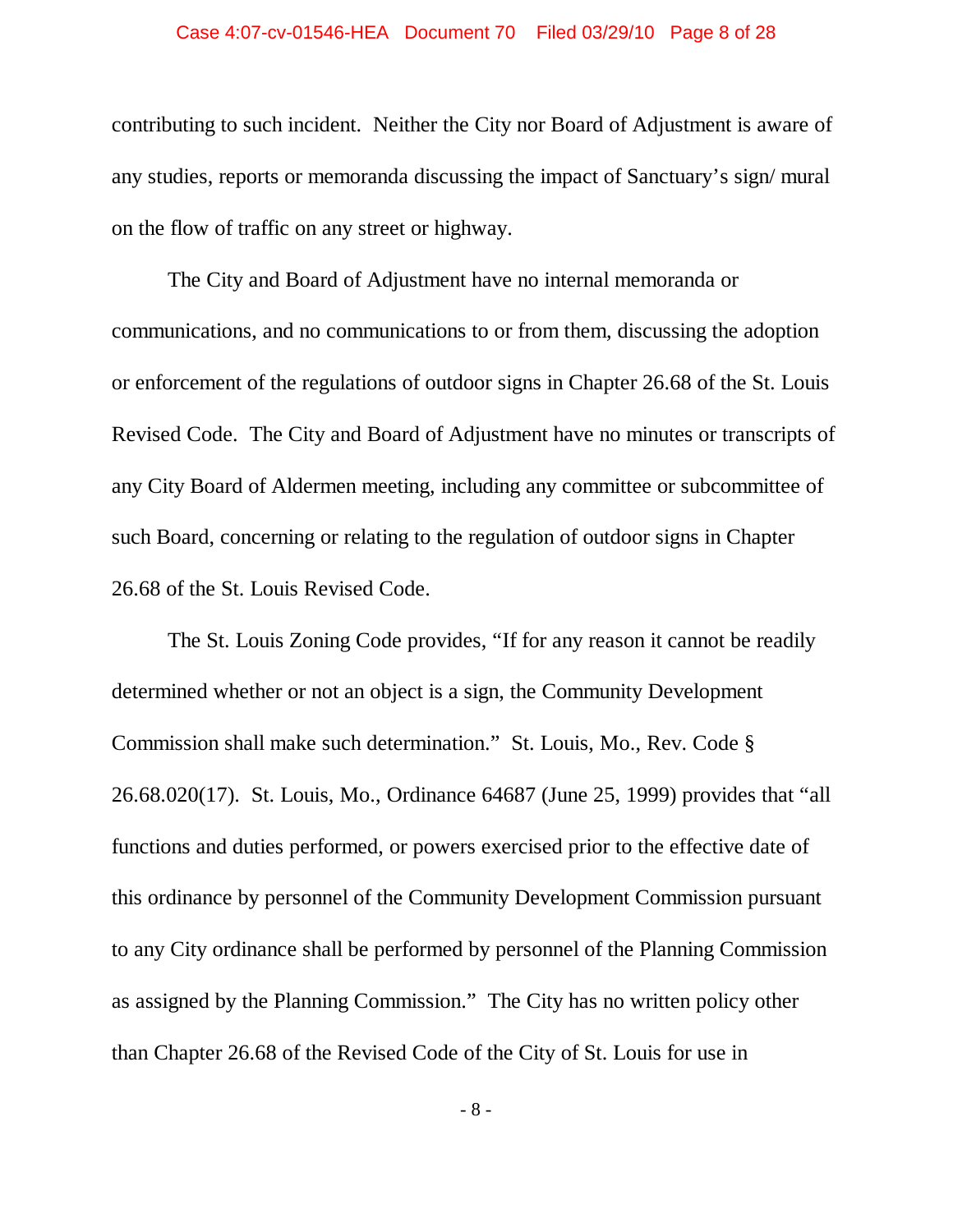determining if a sign contains the "symbol[] or crest[]" of a civic organization as those terms are used in St. Louis Rev. Code § 26.68.020(17). The City has no written policy other than Chapter 26.68 of the Revised Code of the City of St. Louis for use in determining if something is "art" as that term is used in St. Louis Rev. Code § 26.68.020(17)(e).

The City's policies for implementing the provisions of the City Zoning Code's sign regulations are contained in Chapter 26.68 of the Revised Code of the City of St. Louis.

## **Discussion**

## **Writ of Certiorari**

In their Amended Petition, Petitioners' Petition for Writ of Certiorari requests this Court conduct a *de novo* administrative review of the Board of Adjustment decision. Count I of this Petition claims that the decisions were illegal because they utilized a facially unconstitutional zoning code to limit Petitioners' freedom of speech. Count II alleges that the decisions by the Division of Building and inspection and the Board of Adjustment were illegal because the Zoning Code is unconstitutional as applied. Count III alleges that the decisions by the Division of Building and inspection and the Board of Adjustment were illegal because they were an illegal exercise of prior restraints. In Count IV, Petitioners claim that the

- 9 -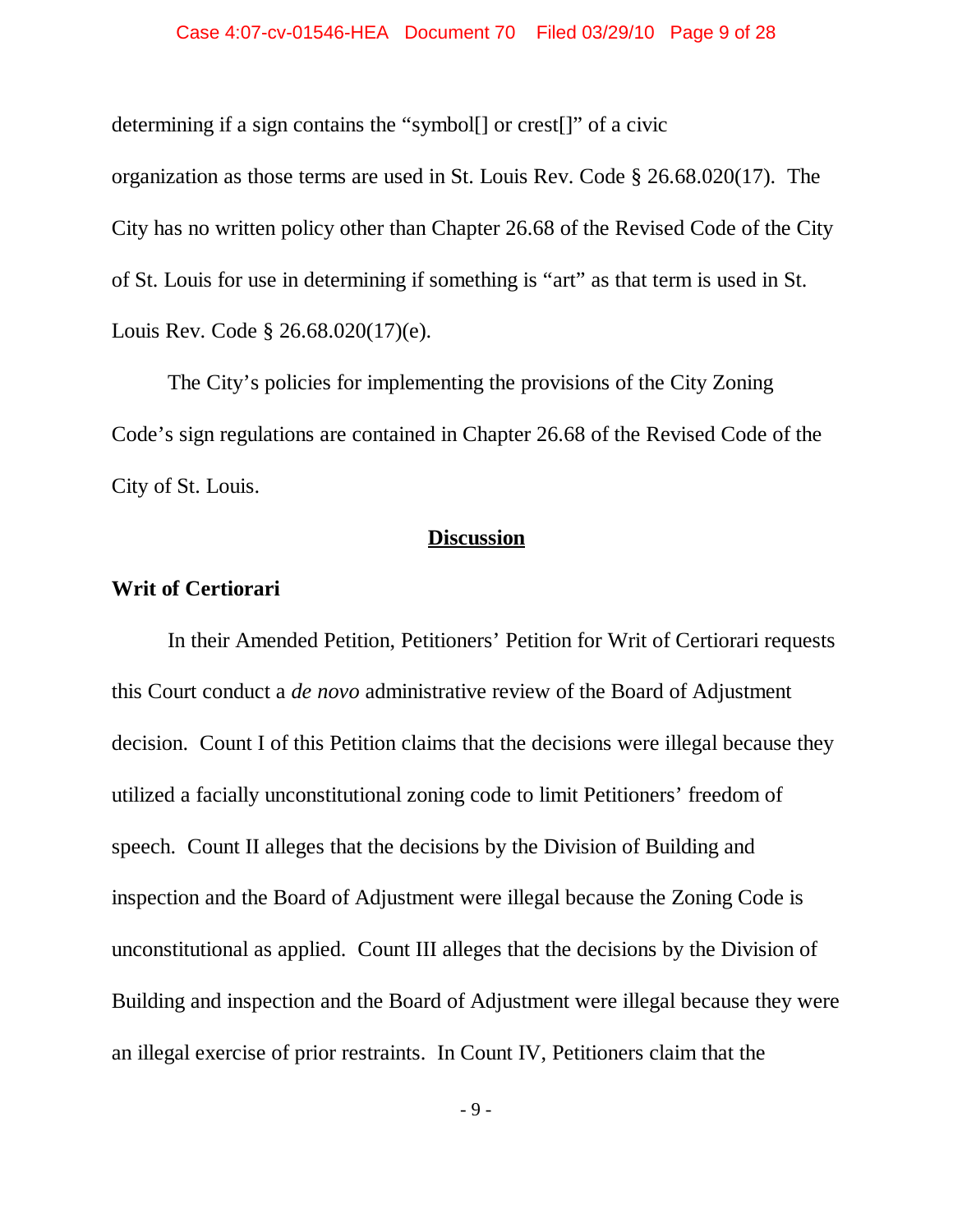decisions by the Division of Building and Inspection and the Board of Adjustment

were illegal because they deprived Petitioners of equal protection under the law.

These counts are all brought under § 89.110, RSMo.

Section 89.110 provides:

Any person or persons jointly or severally aggrieved by any decision of the board of adjustment, any neighborhood organization as defined in section 32.105, RSMo, representing such person or persons or any officer, department, board or bureau of the municipality, may present to the circuit court of the county or city in which the property affected is located a petition, duly verified, setting forth that such decision is illegal, in whole or in part, specifying the grounds of the illegality. Such petition shall be presented to the court within thirty days after the filing of the decision in the office of the board. Upon the presentation of such petition the court may allow a writ of certiorari directed to the board of adjustment to review such decision of the board of adjustment and shall prescribe therein the time within which a return thereto must be made and served upon the relator's attorney, which shall not be less than ten days and may be extended by the court. The allowance of the writ shall not stay proceedings upon the decision appealed from, but the court may, on application, on notice to the board and on due cause shown, grant a restraining order. The board of adjustment shall not be required to return the original papers acted upon by it, but it shall be sufficient to return certified or sworn copies thereof or of such portions thereof as may be called for by such writ. The return shall concisely set forth such other facts as may be pertinent and material to show the grounds of the decision appealed from and shall be verified. If, upon the hearing, it shall appear to the court that testimony is necessary for the proper disposition of the matter, it may take additional evidence or appoint a referee to take such evidence as it may direct and report the same to the court with his findings of fact and conclusions of law, which shall constitute a part of the proceedings upon which a determination of the court shall be made. The court may reverse or affirm, wholly or partly, or may modify the decision brought up for review. Costs shall not be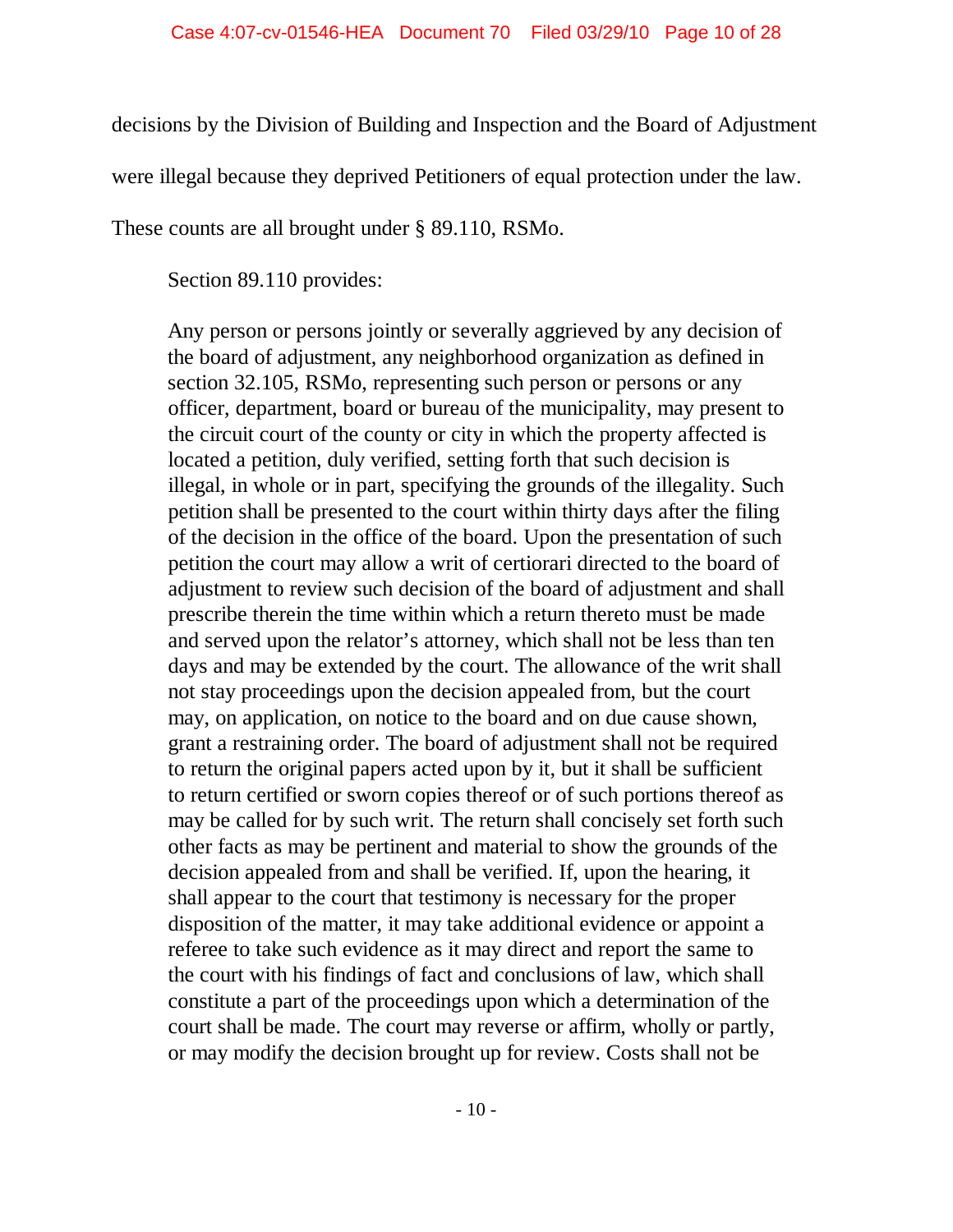allowed against the board unless it shall appear to the court that it acted with gross negligence, or in bad faith, or with malice in making the decision appealed from. All issues in any proceedings under sections 89.080 to 89.110 shall have preference over all other civil actions and proceedings.

This Court's review of a zoning decision is limited. "'[N]either "this Court nor the [trial] [c]ourt may try the matter de novo or substitute our judgment for that of the administrative tribunal."' *Wolfner v. Bd. of Adjustment,* 672 S.W.2d 147, 150 (Mo.App.1984) (quoting *Stockwell v. Bd. of Zoning Adjustment,* 434 S.W.2d 785, 789 (Mo.App.1968))." *State ex rel. Karsch v. Camden County,* 2010 WL 299253, 1 (Mo.App. 2010). The Court does not reweigh the evidence. *Versatile Mgmt. Group v. Finke,* 252 S.W.3d 227, 233 (Mo.App.2008). This Court will not "disturb [the Board's] decision unless it is clearly contrary to the weight of the evidence." *Medusa Aggregates Co. v. City of Columbia,* 882 S.W.2d 223, 224 (Mo.App.1994). "The scope of review is limited to determination of 'whether the Board's action is supported by competent and substantial evidence<sup>5</sup> upon the whole record or whether it is arbitrary, capricious, unreasonable, unlawful, or in excess of

<sup>&</sup>lt;sup>5</sup> "Substantial evidence is defined as 'competent evidence which, if believed, would have probative force upon the issues.' " *Windy Point Partners, L.L.C. v. Boone Cty. Comm'n.,* 100 S.W.3d 821, 825 (Mo.App.2003) (quoting *Ford Leasing Dev. Co. v. City of Ellisville,* 718 S.W.2d 228, 233 (Mo.App.1986)).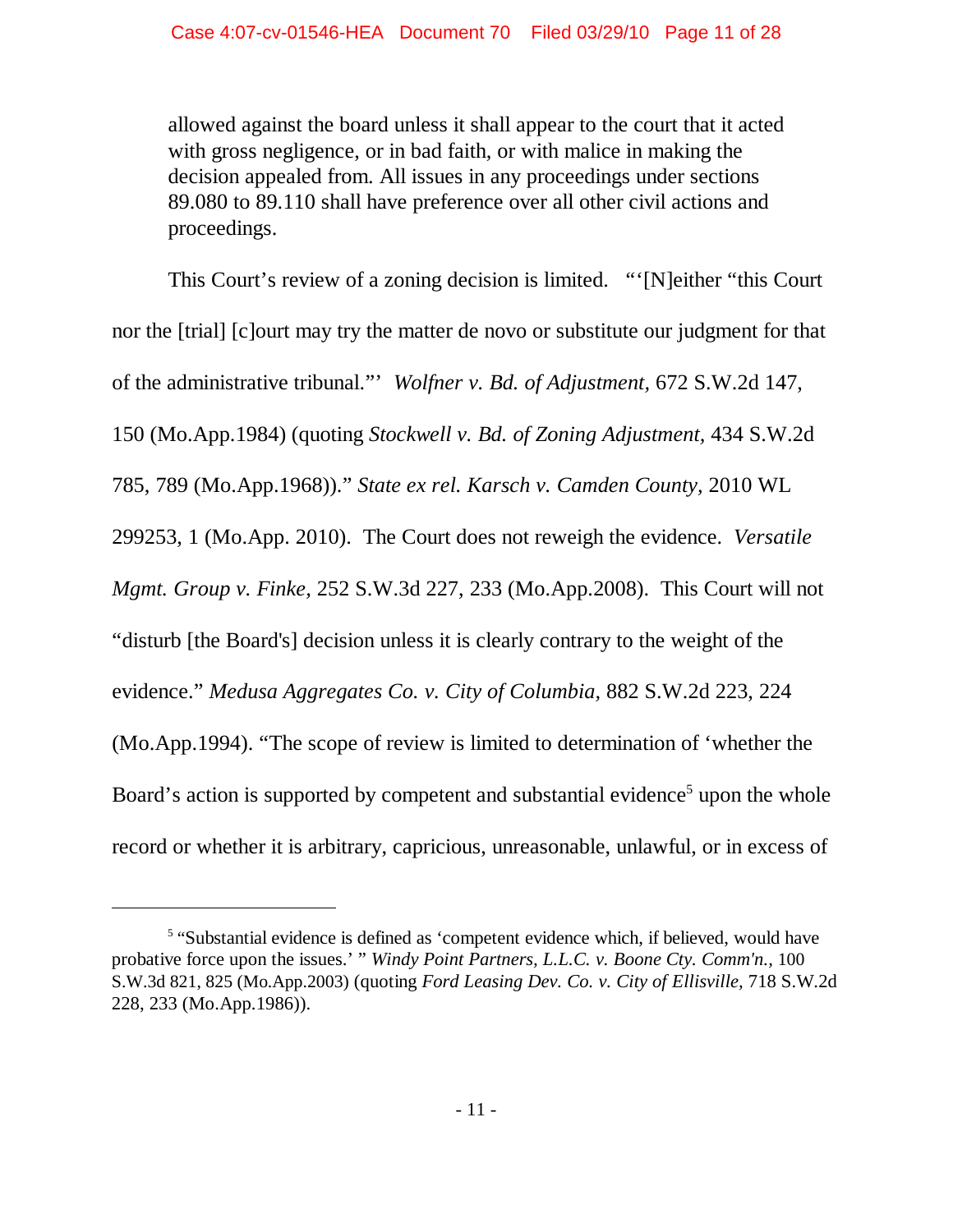its jurisdiction.'" *Teefey,* 24 S.W.3d at 684 (quoting *Hutchens v. St. Louis Cty.,* 848 S.W.2d 616, 617 (Mo.App.1993)); *see also Moto, Inc. v. Bd. of Adjustment,* 88 S.W.3d 96, 99 (Mo.App.2002). "In determining whether substantial evidence existed to support the Board's decision, a reviewing court must view the evidence and reasonable inferences therefrom in a light most favorable to the decision. *Teefey,* 24 S.W.3d at 684. If the evidence would support either of two different, opposed findings, the Court is bound by the determination of the administrative agency. *Versatile,* 252 S.W.3d at 233. "A question of law is a matter for the independent judgment of the reviewing court." *Teefey,* 24 S.W.3d at 684. *Karsch,* 2010 WL 299253, at \* 1.

In its conclusions the Board of Adjustment based its denial of the permit on the following: Petitioners sought a sign permit for the wall sign/mural. The sign is located in Zone D, the multiple family dwelling district; it is located on a residential building; and it is not located on the side of the building with frontage. Under the Zoning Code, a sign must conform to certain requirements as to size and placement. Based on the Zoning Code, because the sign in question was over the specified size and was placed on a side of the building without street frontage, the permit was denied.

These conclusions were rendered after the July 11, 2007 hearing. At that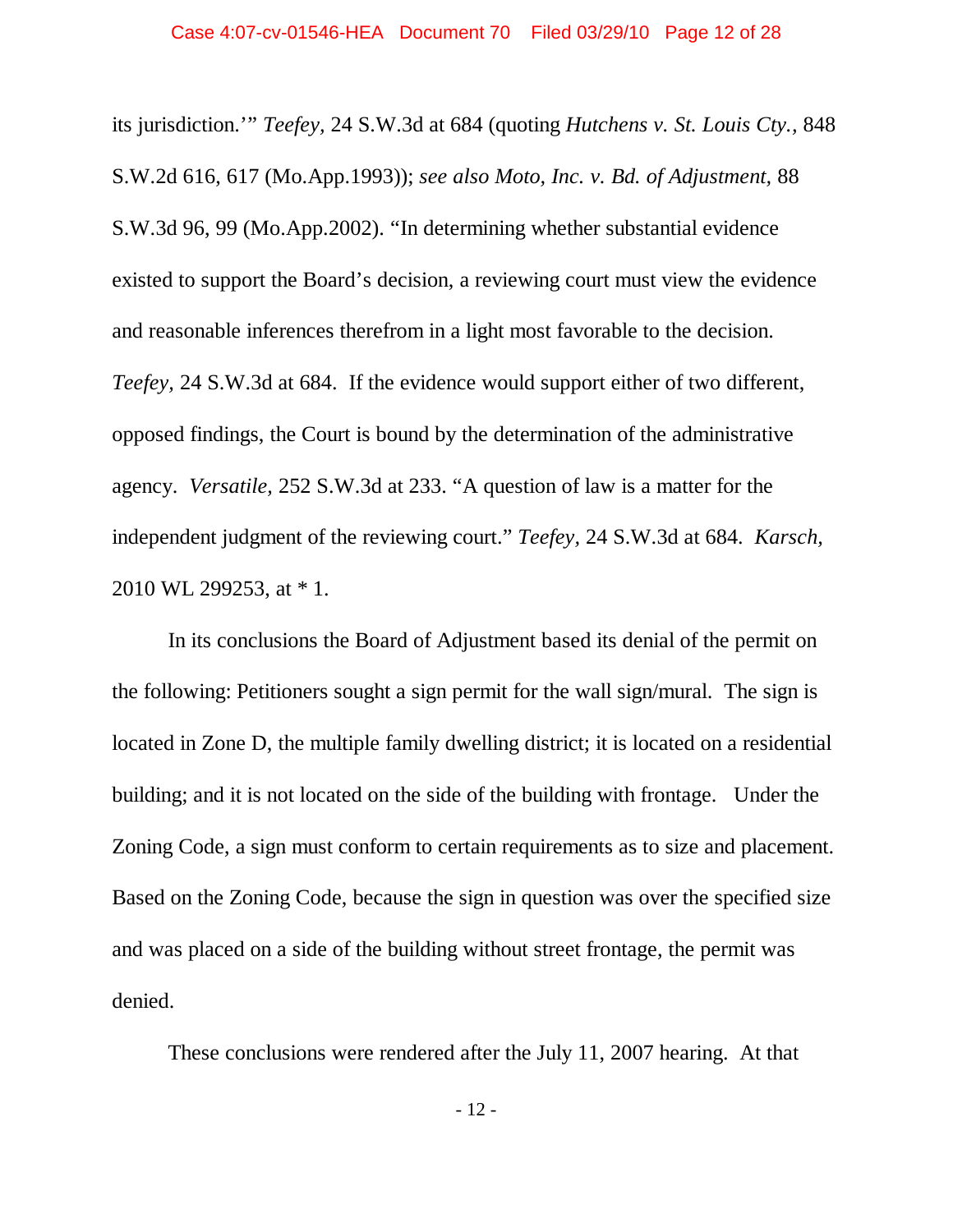### Case 4:07-cv-01546-HEA Document 70 Filed 03/29/10 Page 13 of 28

hearing, testimony was presented. The Zoning Plan Examiner testified that the maximum square footage for a sign in this zoning district is thirty square feet, and that the architect's drawings of the sign indicated that it was 369 square feet. Further, the Examiner testified that the sign was not on the side of the building with street frontage.<sup>6</sup> Since the application came to the Zoning Plan Examiner as a sign application, he reviewed it as such.

Testimony was also heard from Petitioners. Counsel for Petitioners testified that the Office of the Zoning Administrator should have considered whether the object in question was a sign or a mural, despite the fact that the application did not specifically make this request. He further testified about his clients' beliefs that the object was art and that art is subjective to the eyes of the beholder and that it often makes a political statement. He believed that his clients should be exempt from the permit requirement because the message painted on the wall was art and not a sign. He stated that his legal argument was based on the First Amendment. He essentially argued that his clients' political speech through the painted wall was being hindered. He testified that his clients were requesting that Zoning consider whether the sign is a mural or a sign.

<sup>&</sup>lt;sup>6</sup> Although Petitioners argue that there is no requirement that signs front the street, the Code's provisions set forth the number of signs "per frontage." This limitation categorically requires street frontage.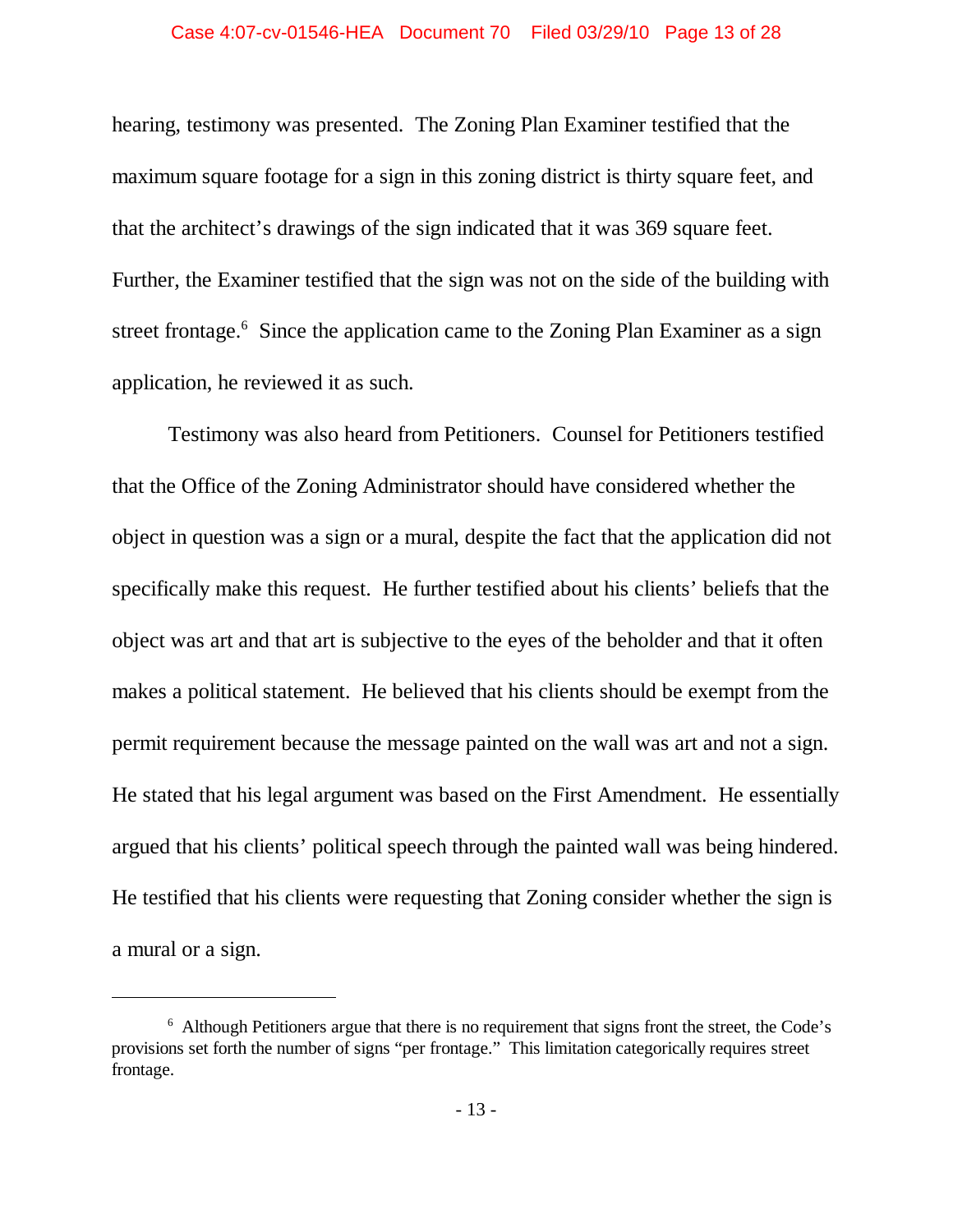### Case 4:07-cv-01546-HEA Document 70 Filed 03/29/10 Page 14 of 28

Jim Roos also testified. Mr. Roos testified that the building is owned by Sanctuary in the Ordinary. He also testified that he believes that eminent domain is oppressive and violates his property rights under the Constitution.

Two other individuals testified. Mr. Peters testified that he believes residents have limited means to voice their opinion and defend themselves from eminent domain abuse. Mr. Patterson testified that the wall is not an advertisement, but a work of art and that he did not believe the painting to be a sign.

Based upon the above evidence, the Board of Adjustment concluded that the application for a sign permit should be denied. Petitioners sought a sign permit. Under the Zoning Code, a sign permit could not issue, since the object did not fall within the Code's parameters of allowable signs, i.e., size and placement in Zone D, multiple family dwelling district. The *raison d'etre* for the hearing was the review of the denial of the *sign permit*. Based on Petitioner's request, the Board of Adjustment reviewed the application as a sign permit. The denial of the permit was based solely on the Zoning Code which sets out certain requirements for the issuance of sign permits. Since the object did not satisfy those requirements, the Board denied the permit. The decision was based on the record before the Board at the hearing; it was neither arbitrary nor capricious; neither unreasonable or unlawful. Rather, it was simply a decision on the matter before it, *i.e.*, a review of the denial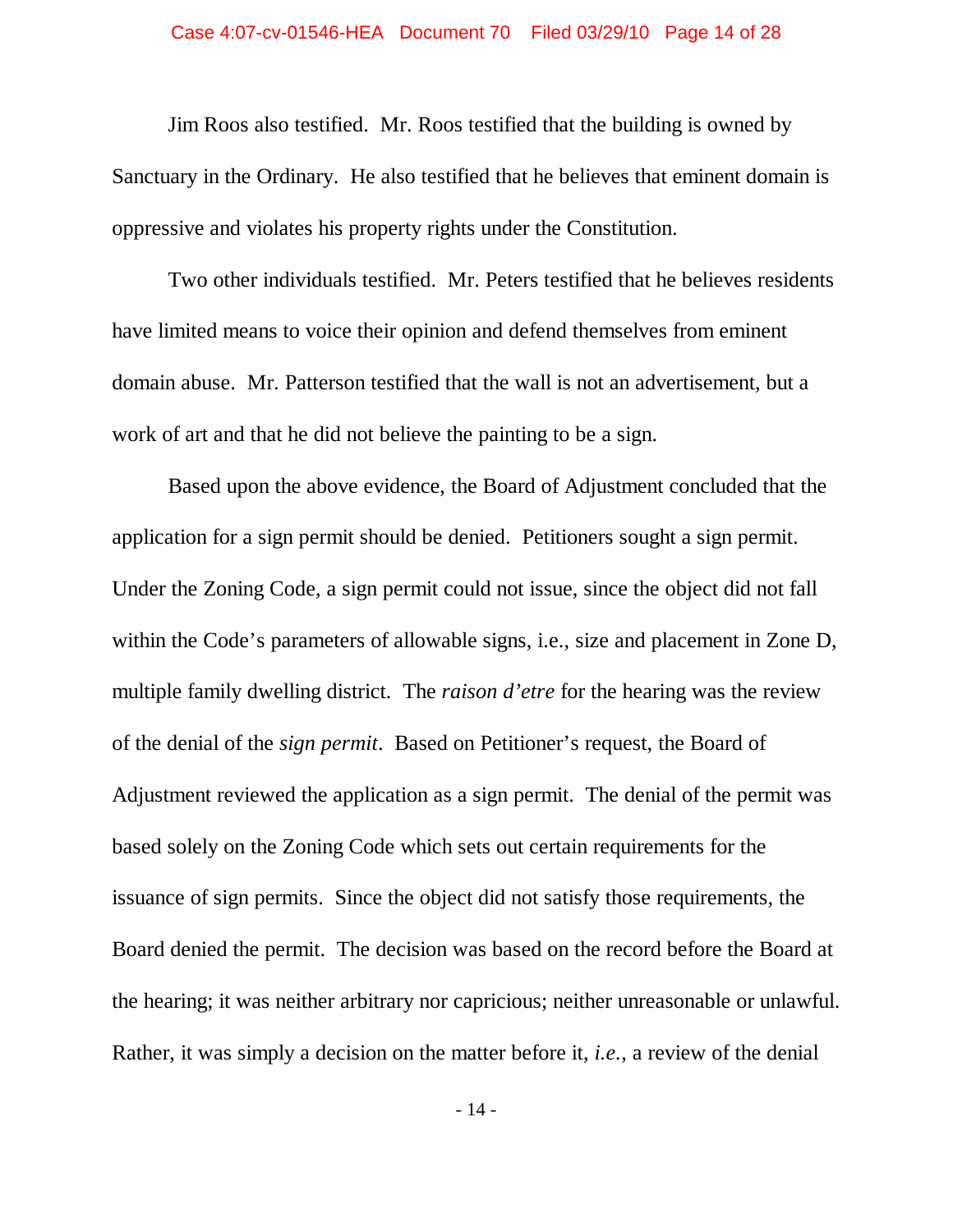### Case 4:07-cv-01546-HEA Document 70 Filed 03/29/10 Page 15 of 28

of an application for a sign permit, based on the facts that the sign did not comply with the Code's sign restrictions. Under the standards of review for this Court, the Court is not at liberty to reweigh evidence or substitute its judgment for that of the Board of Adjustment. All reasonable inferences are to be found in favor of the decision. Because the Board of Adjustment was approaching the issue for what it was, an application for a sign permit, the Board properly analyzed the evidence and concluded that the evidence clearly established that Petitioners were not entitled to a sign permit for the wall design. The decision of the Board of Adjustment must, therefore be affirmed. Respondents are entitled to judgment as a matter of law on Petitioners' Petition for Writ of Certiorari.

### **Civil Rights Complaint**

Petitioners' "Civil Rights Complaint" states that it is brought pursuant to the First and Fourteenth Amendments of the United States Constitution; Article I, section 8 of the Missouri Constitution; The Civil Rights Act of 1871, 42 U.S.C. § 1983; and Section 527.010 RSMo. Petitioners further state that they seek relief against the enforcement of the City Code's sign regulations and the practices and policies of the City that allegedly facially and as applied deny Petitioners the opportunity to engage in constitutionally protected communications. Counts I and IV claim that the City Zoning Code's Sign Regulations are facially invalid under the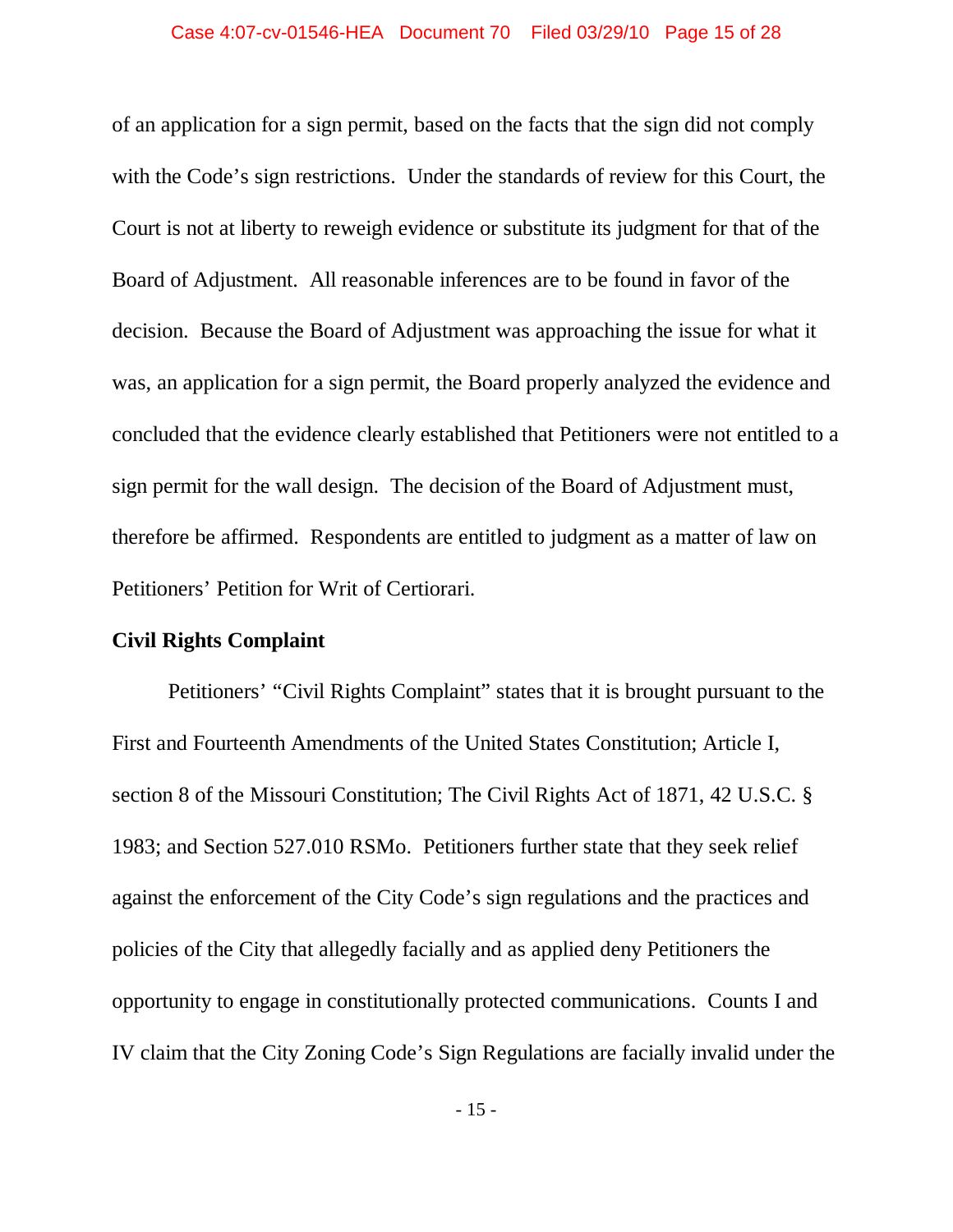U.S. Constitution and the Missouri Constitution, respectively. Counts II and V claim that the City Zoning Code's Sign Regulations are unconstitutional as applied under the U.S. Constitution and the Missouri Constitution, respectively. Counts III and VI allege Respondents exercised prior restraints in violation of Petitioners' Free Speech rights under the U.S. Constitution and the Missouri Constitution, respectively. Count VII claims Respondents deprived Petitioners of equal protection pursuant to the Fourteenth Amendment of the United States Constitution. Petitioners seek reversal of the Board of Adjustment denial of the permit; a declaration that the City Zoning Code's sign regulations violate the First and Fourteenth Amendments to the United States Constitution and Article I, Section 8 of the Missouri Constitution on their face and as applied to Petitioners, a judgment declaring that the acts of the Division of Building and Inspection of the Board of Adjustment denying the sign permit application illegally violated the First and Fourteenth Amendments and Article I, section 8; a judgment declaring that the City Zoning Code's sign regulations violate the equal protection guarantees of the Fourteenth Amendment to the United States Constitution; a judgment permanently enjoining Respondents from enforcing the City Zoning Code's sign regulations generally and as against Petitioners in association with the mural at 1806-08 S. 13th Street, St. Louis, Missouri; nominal damages in the amount of \$1.00; and attorneys'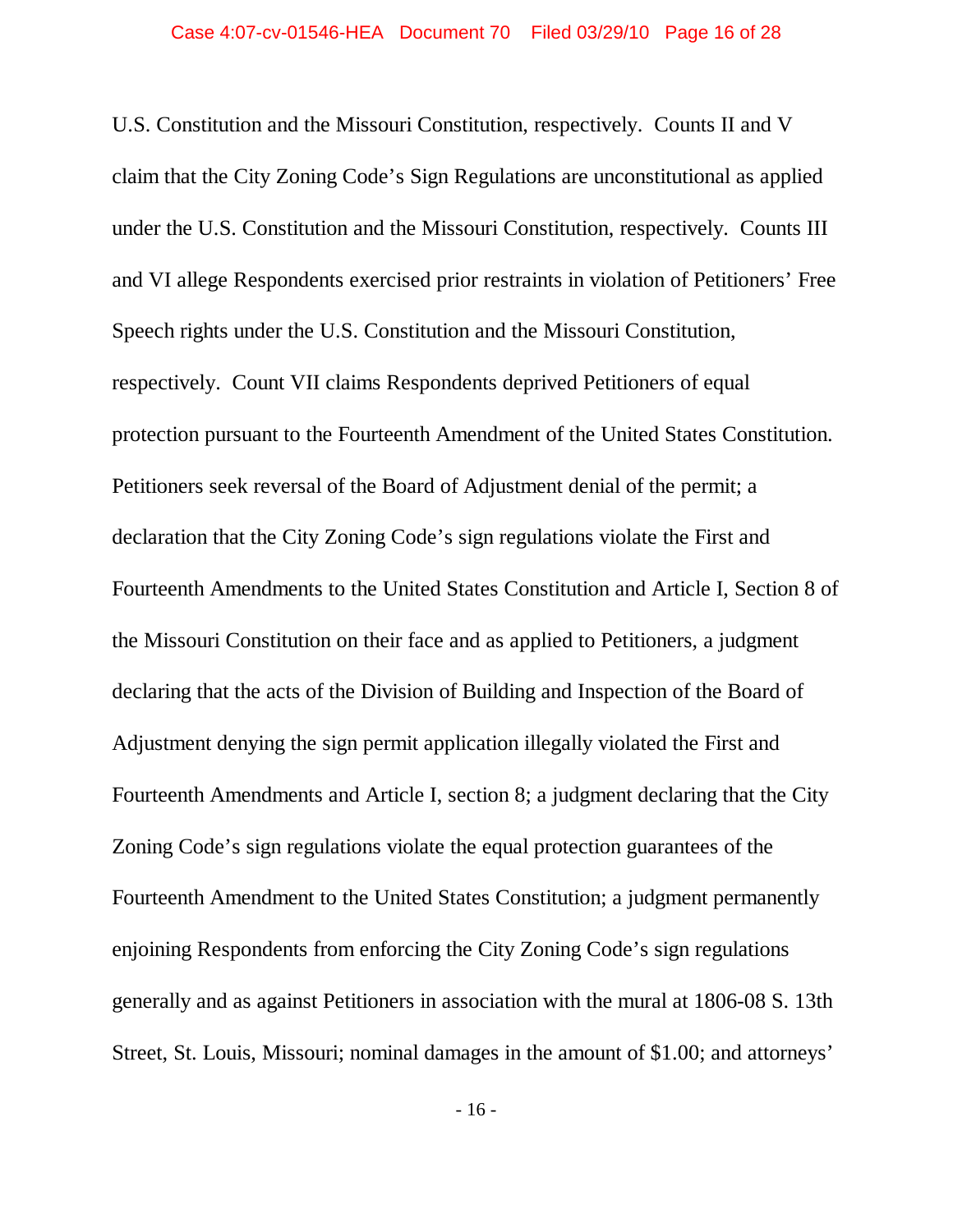fees and costs pursuant to 42 U.S.C. § 1988.

The bizarre curiosity in this case is Petitioners' efforts to muddy the judicial waters through their inconsistent terminology, presumably to avoid the restrictions and requirements of the Sign Code. The initial facts leading up to this matter establish that Petitioners, when advised that signs of the nature of Petitioners' "End Eminent Domain Abuse" required a permit, the proceeded to apply for a *sign* permit and attached two arguments as to why the *sign* permit application should be approved. They argued the design was not a sign under the definition of "sign" and that they had a constitutional right to display the *sign* because such activity was protected by the First Amendment to the U.S. Constitution and by the Missouri Constitution. Petitioners then switched to attempting to re-characterize the painting as exempt from the permit requirement as a work of art or a civic crest, objects which are *not signs*. Petitioners do, however, acknowledge that their "art" is akin to "No Smoking" *signs*. They state "also painted on the *sign*, in smaller black lettering, are the online addresses of two website where interested views of the mural can go for mor information about eminent domain abuse." (Emphasis added). Petitioners also argued that they had a constitutional right to display the *sign* irrespective of City Zoning Code sign regulations because the mural constitutes speech protected by the U.S. and Missouri Constitutions.

- 17 -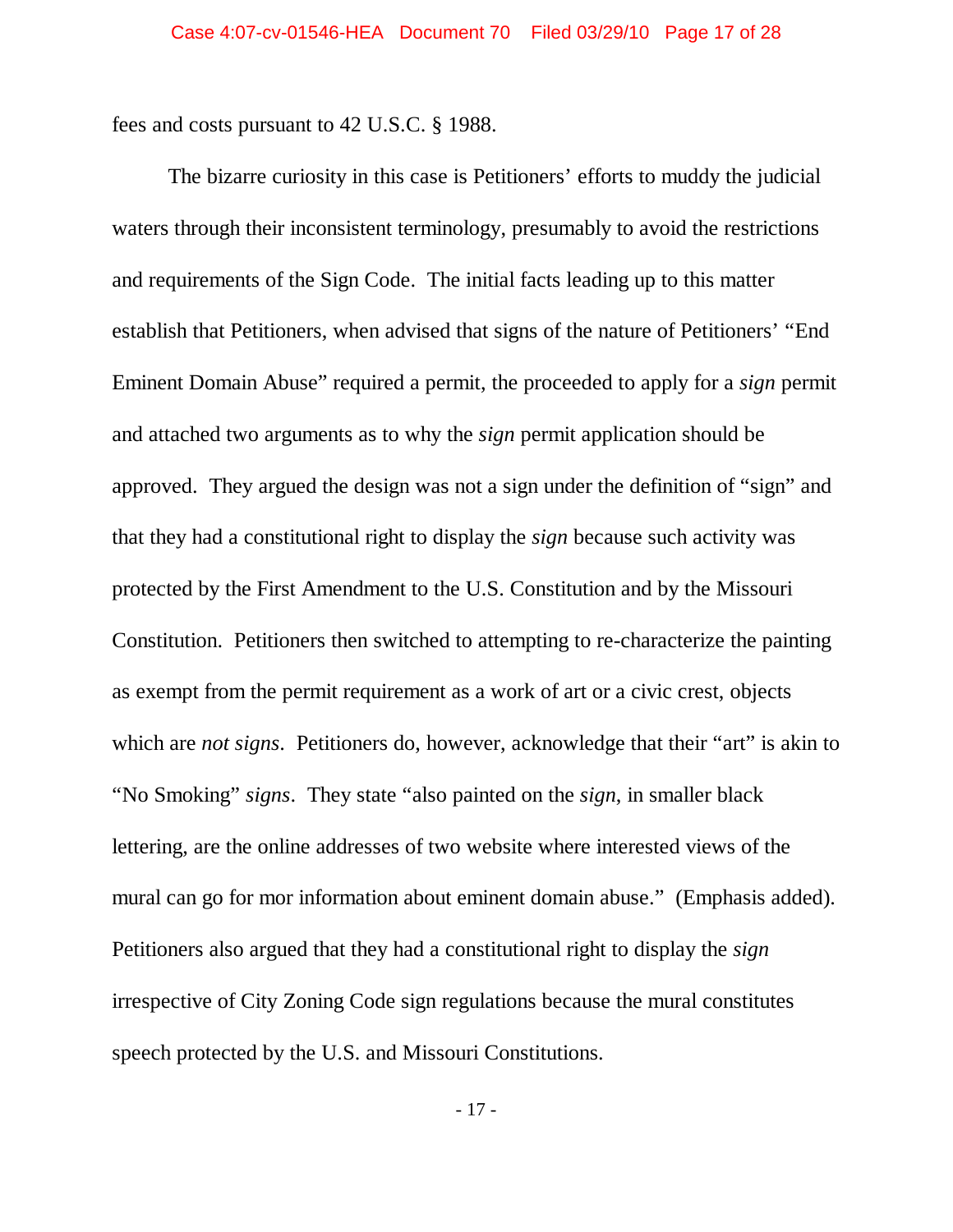The common sense notion of "sign" is set out under the City Code. A sign "means any object or device or part thereof situated outdoors which is used to advertise, identify, display, direct or attract attention to an object, person, institution, organization, business product, service, event, or location by any means including words, letters, figures, designs, symbols, fixtures, colors, motion illumination or projected images. Petitioners' designations notwithstanding, the painting at issue herein is the classic example of this common sense notion of sign. The painting is outside and is used to advertise, identify, direct and attract attention to what Petitioners believe is eminent domain abuse. It advertises online addresses for more information. It attracts attention to the perceived eminent domain abuse. It identifies Petitioners' issues with eminent domain practices of the City. This Court agrees with Petitioners that the painting is certainly political speech and is surely protected under the U.S. and Missouri Constitutions. Neither the definition of "sign" in the Code, (on 26.68.020(17)), nor the restrictions placed on signs, (Section  $26.68.010$ <sup>7</sup> infringe or impinge, facially or as applied to Petitioners, their

 $7$  Petitioners may only challenge those provisions of the Code which were actually applied to them. See, *Advantage Media, L.L.C. v. City of Eden Prairie* 456 F.3d 793, 796 -805 (8th Cir. 2006). *Advantage Media* affirms the general principle that in order to have standing to bring a First Amendment challenge a plaintiff must be contesting provisions upon which the restriction was based. See, e.g., *Brazos Valley Coalition for Life, Inc. v. City of Bryan, Texas*, 421 F.3d 314, 323 (5th Cir.2005) (no standing to challenge ordinance that did not apply to plaintiff's activities); Furthermore, even if the Court were to find any of the sections applied to Petitioner as unconstitutional, the entire Code would not be subject to invalidation. *Elk Grove Unified School*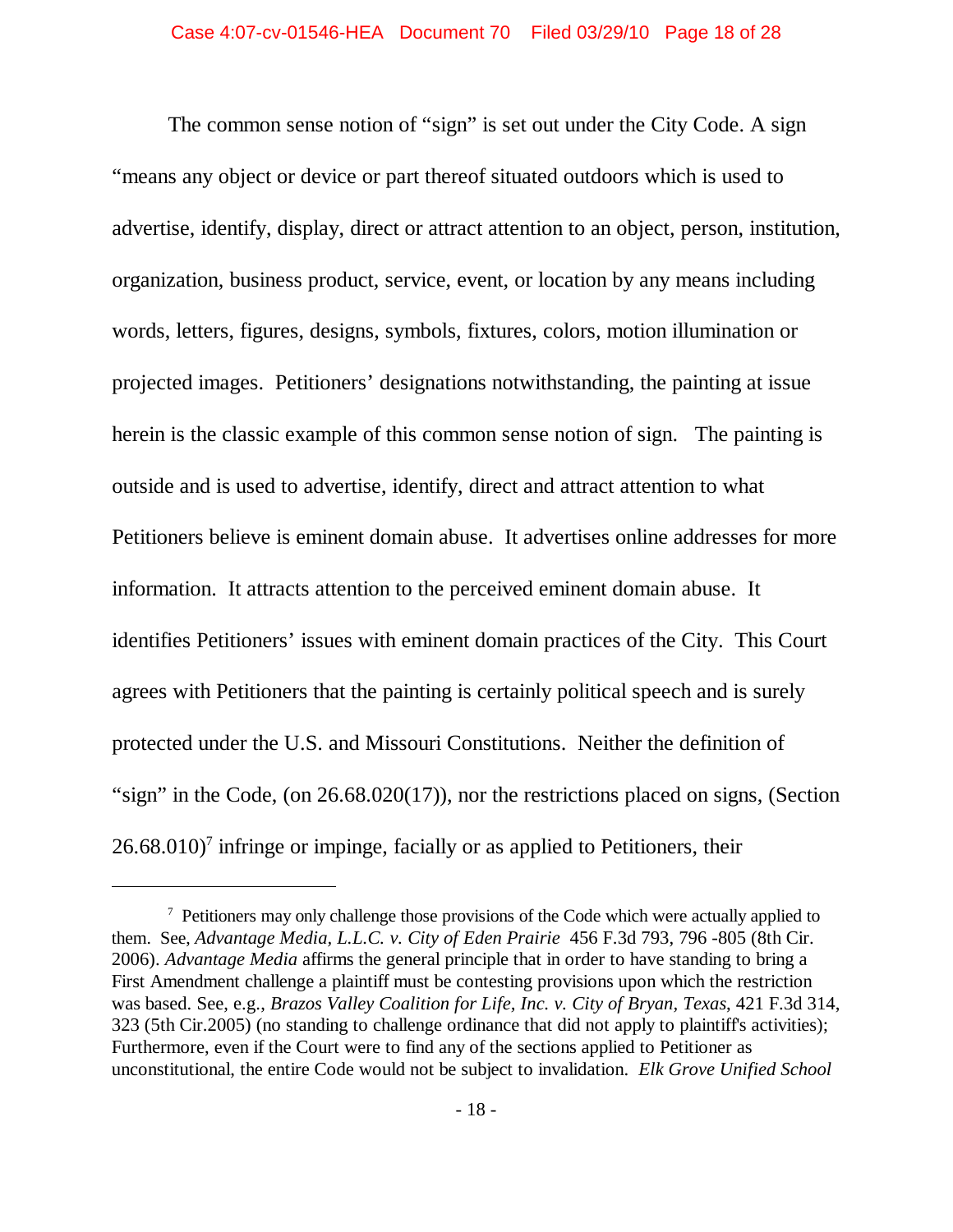Constitutionally protected political speech .

Indeed, signs are a form of expression protected by the First Amendment. However, unlike oral speech, signs may be regulated under the police powers of a municipality because they "take up space and may obstruct views, distract motorists, displace alternative uses for land, and pose other problems that legitimately call for regulation. It is common ground that governments may regulate the physical characteristics of signs...." *City of Ladue v. Gilleo*, 512 U.S. 43 (1994).

To evaluate the constitutionality of a restriction upon speech imposed by a sign ordinance, the Court must first determine whether the restriction is contentbased, and then apply the proper level of scrutiny based on that determination. *Whitton v. City of Gladstone, Mo.*, 54 F.3d 1400 (8th Cir.1995). A restriction on speech is content-based when the message conveyed determines whether the speech is subject to the restriction. *City of Cincinnati v. Discovery Network, Inc.*, 507 U.S. 410 (1993).

Petitioners argue that, because one must look to the sign to determine if it is a sign which is regulated as opposed to works of art, civic crests, etc., the regulation must be considered "content-based." At first blush the argument seems sound. However, the Court must consider the matter in more depth in light of applicable

*Diss.. V. Newdow*, 542 U.S. 1, 11-12 (2004).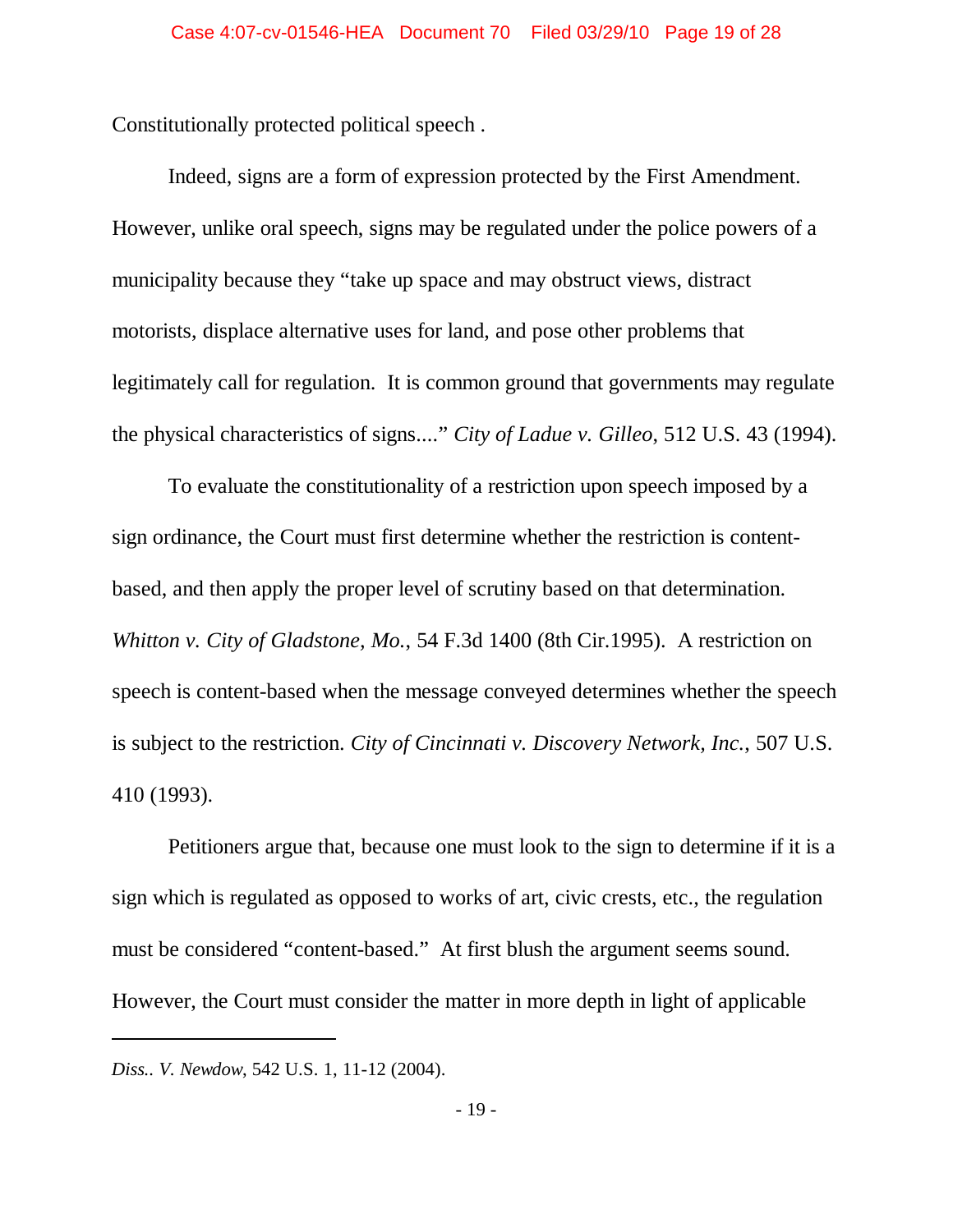constitutional law.

At the heart of the First Amendment lies the principle that each person should decide for himself or herself the ideas and beliefs deserving of expression, consideration, and adherence. Our political system and cultural life rest upon this ideal. Government action that stifles speech on account of its message, or that requires the utterance of a particular message favored by the Government, contravenes this essential right. Laws of this sort pose the inherent risk that the Government seeks not to advance a legitimate regulatory goal, but to suppress unpopular ideas or information or manipulate the public debate through coercion rather than persuasion. These restrictions rais[e] the specter that the Government may effectively drive certain ideas or viewpoints from the marketplace.

*Turner Broadcasting System, Inc. v. FCC*, 512 U.S. 622, 114 S.Ct. 2445, 129

L.Ed.2d 497 (1994)(internal citations and quotation marks omitted).

In *Turner Broadcasting*, the Supreme Court acknowledged that "[d]eciding whether a particular regulation is content based or content neutral is not always a simple task," and referenced its statement in *Ward v. Rock Against Racism*, 491 U.S. 781 (1989), wherein it had explained that the "principal inquiry in determining content neutrality, in speech cases generally and in time, place, or manner cases in particular, is whether the government has adopted a regulation of speech because of disagreement with the message it conveys." (emphasis added).

In the instant case, the evidence does not support a finding that the restrictions prohibit signs in excess of thirty square feet in Zone D with frontage because the City favors or disfavors any message a citizen might want to convey by use of such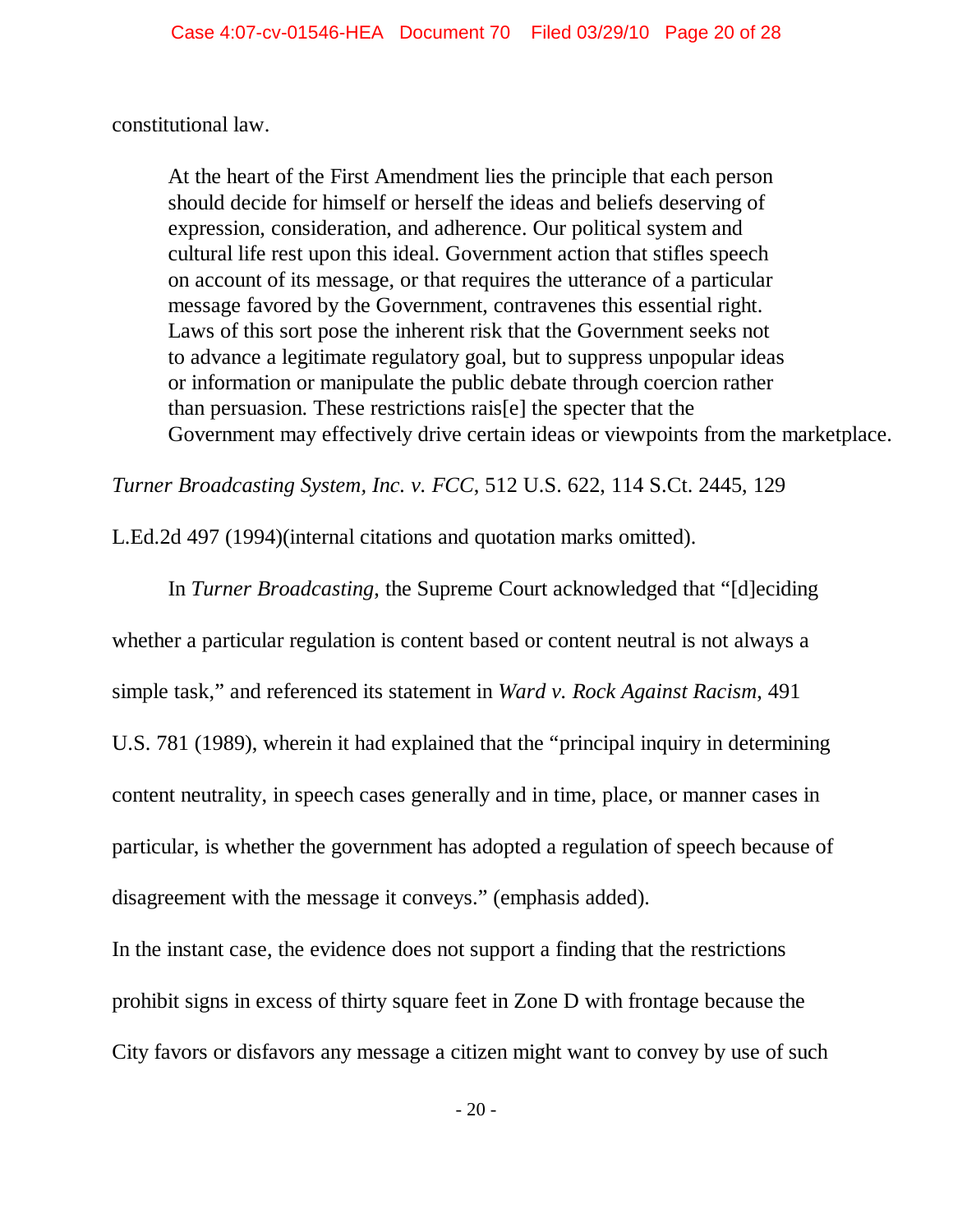a sign. To the contrary, the evidence shows that as long as Petitioners comply with the restrictions, they are free to display any message they choose. This proof, in the Court's view, shows that the prohibition of 363 foot signs relates not to the content of Petitioners' message but, rather, to the method by which they wish to convey it.

This is not a constitutionally impermissible regulation. The City has a legitimate interest in controlling the non-communicative aspects of the medium of speech, as opposed to its communicative aspects. *Metromedia, Inc. v. City of San Diego*, 453 U.S. 490, 101 S.Ct. 2882, 69 L.Ed.2d 800 (1981). Petitioners argue that it is the message rather than the medium that is being controlled by these restrictions. They insist that, due to the limitations on the size of their sign, they cannot convey messages intended to reach the public. The message contained in the sign is conveyed to the public, however, albeit in a smaller version, if Petitioners comply with the restrictions. Thus, it does not follow that such size limitations amount to a content-based regulation of speech.

The Court must next determine whether plaintiff is being treated differently from others in terms of how the restrictions are applied. There is no evidence that the restrictions were applied to Petitioners and not others. Petitioners argue that crests and flags have no restrictions while signs containing political speech do. The first problem with this argument is that it attempts to compare apples to oranges. If

- 21 -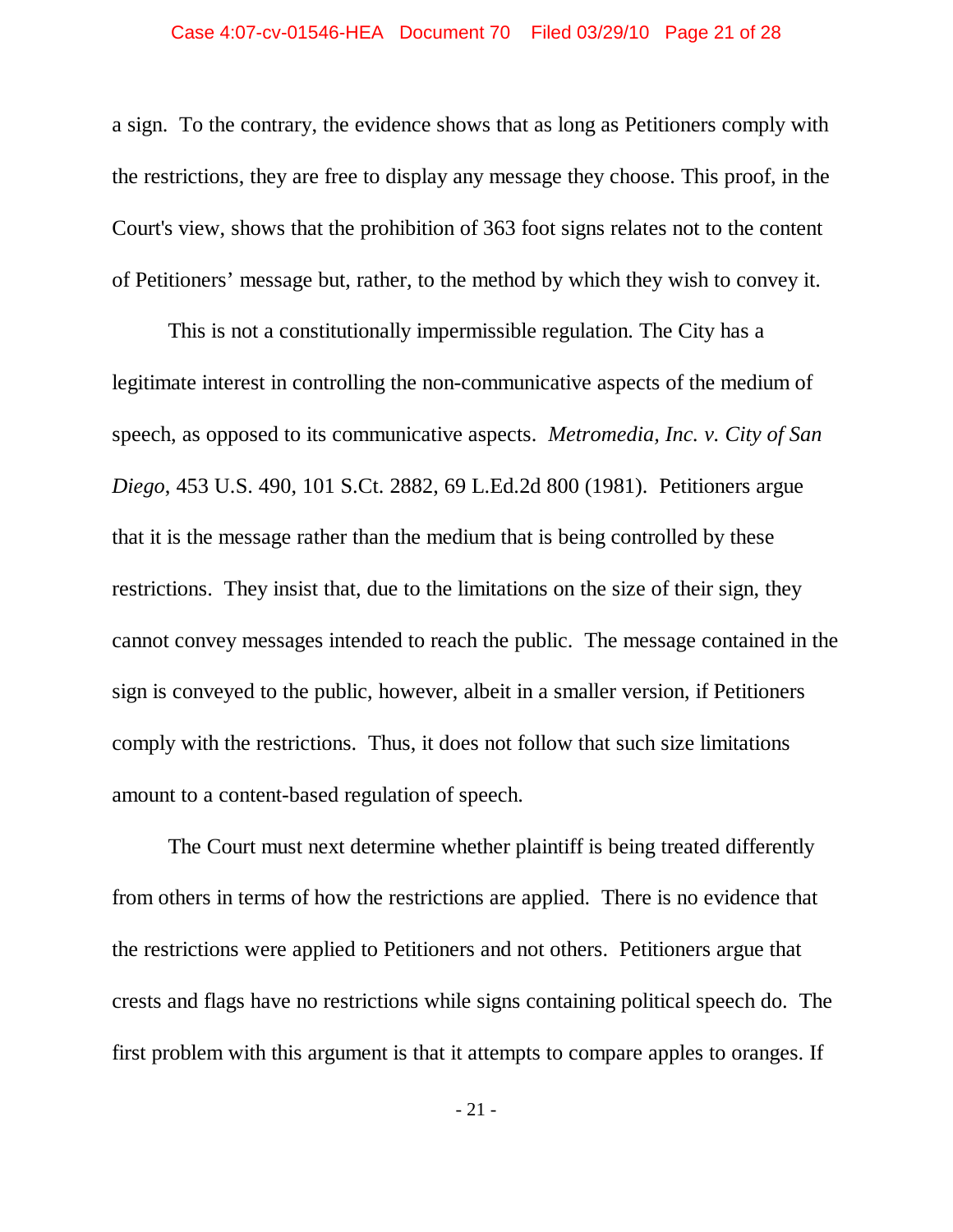### Case 4:07-cv-01546-HEA Document 70 Filed 03/29/10 Page 22 of 28

the facts showed that others were being permitted to have oversized signs on the sides of their buildings and Petitioners were not, Petitioner's argument would have merit. There are no facts which show that others were permitted oversized signs in Zone D area on parts of their buildings with no street frontage. This is simply not the case before the Court.

The evidence does not support a conclusion that the City-by allowing flags crests, works of art-is favoring or disfavoring any message. Flags and crests and works of art are not ideas or viewpoints about which citizens might debate and disagree. Because civic crests, works of art and flags are not the "stuff" of public debate, there is no danger that the City-by exempting them from other categories of signs-will "give one side of a debatable public question an advantage in expressing its views to the people" or "through the combined operation of a general speech restriction and its exemptions ... seek to select the permissible subjects for public debate and thereby to control the search for political truth." *City of Ladue*, *supra* (internal citations and quotation marks omitted). There is no risk of censorship (either by favoring or disfavoring content). The Eighth Circuit has held "that an ordinance is content-neutral if it is 'justified without reference to the content of the regulated speech.'" *Excalibur Group, Inc. v. City of Minneapolis*, 116 F.3d 1216, 1220 (8th Cir.1997), (quoting *Ward v. Rock Against Racism*, 491 U.S. 781, 791

- 22 -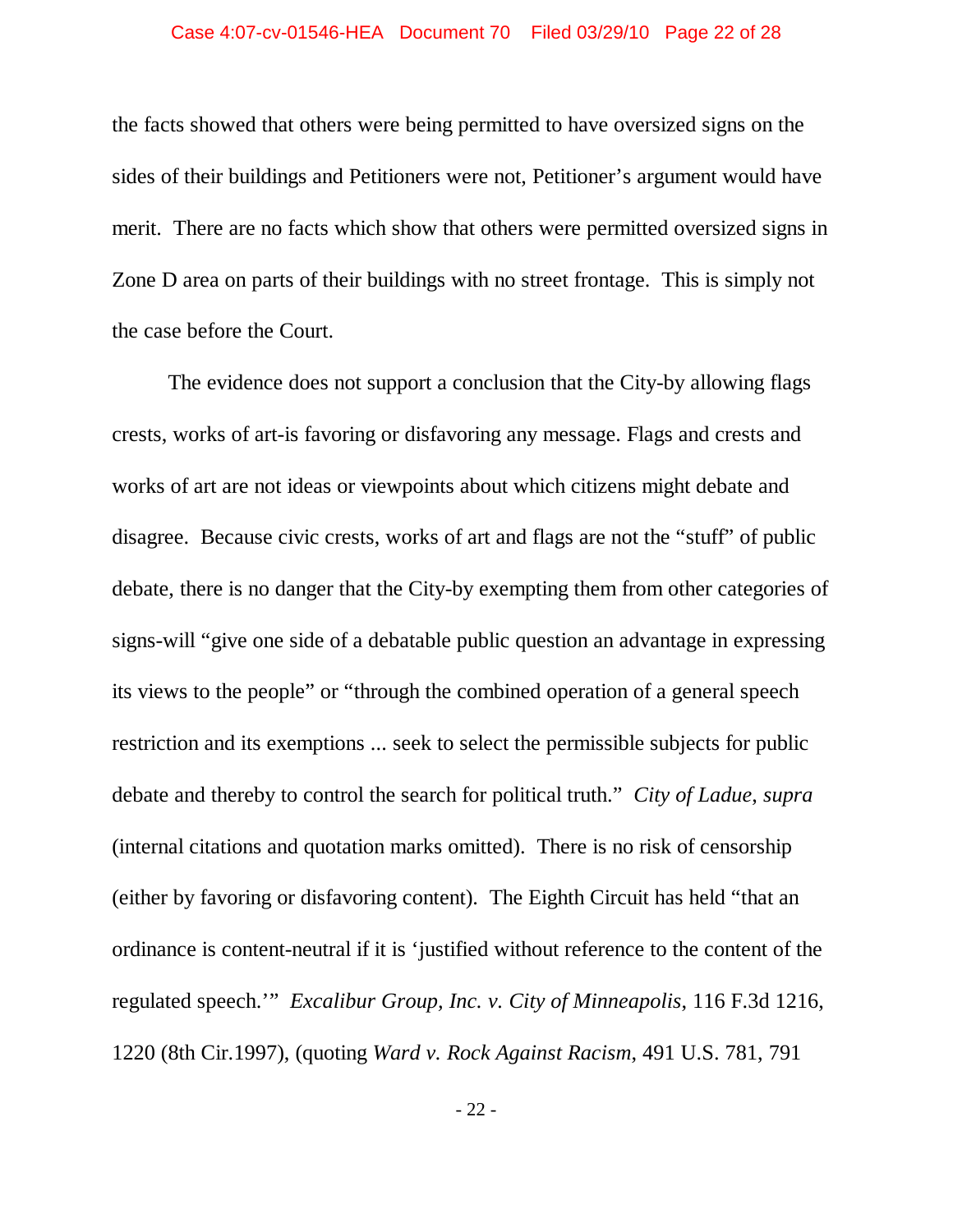(1989)). Respondents' desire to promote traffic safety is in no way tied to the content of the signs it seeks to regulate. The Court, therefore, concludes that the restrictions are not content-based regulations of speech in violation of constitutionally protected rights.

Because the regulation is content-neutral, it is constitutional if it "is 'narrowly tailored to serve a significant governmental interest, and ... leaves open ample alternative channels for communication of the information.' " *United States v. Nenninger*, 351 F.3d 340, 345-46 (8th Cir.2003) (quoting *Clark v. Cmty for Creative Non-Violence*, 468 U.S. 288, 293 (1984)). The interests expressed by the City are aesthetics and traffic safety. These are significant governmental interests. *Metromedia Inc. v. City of San Diego*, 453 U.S. 490, 507-08 (1981). To be narrowly tailored, the regulation does not have to be the least restrictive means of furthering the City's interest. *Thorburn v. Austin*, 231 F.3d 1114, 1120 (8th Cir.2000); *Pursley v. City of Fayetteville, Ark.*, 820 F.2d 951 (8th Cir.1987). Petitioners argue that their sign does not pose any different aesthetic or safety considerations than works of art. While this might show that Petitioners disagree with the Respondent's conclusions concerning aesthetics and safety considerations, it does not convince the Court that the City's stated reasons for its enaction of the restrictions are either false or unreasonable. Petitioner's sign contains small print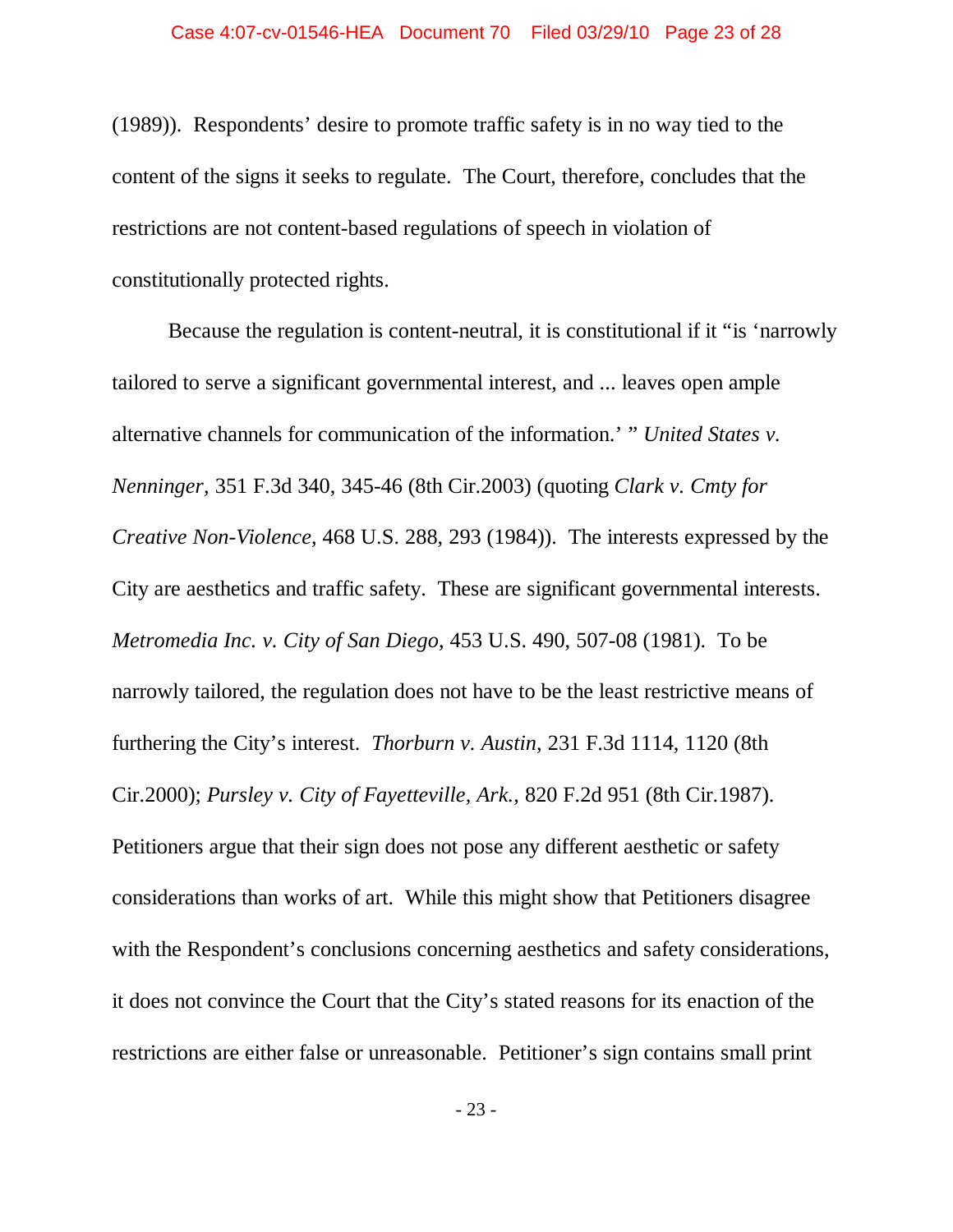which cites a website for more information. It may well be that travelers would become distracted attempting to record that website. Moreover, the figure painted on the wall contains a slash through the words "End Eminent Domain Abuse." Like the website citation, travelers may become distracted trying to ascertain what was written underneath the slash. With regard to the aesthetic consideration, Petitioner's sign is more in tune with a billboard than a flag or crest. Surrounding neighbors and passers-by may find a billboard sized painting on the side of a residential building aesthetically displeasing. "[M]unicipalities have a weighty, essentially esthetic interest in proscribing intrusive and unpleasant formats of expression." *Members of City Council of City of Los Angeles v. Taxpayers for Vincent*, 466 U.S. 789, 806 (1984). In light of these considerations, the Court concludes that both the aesthetic and traffic safety rationales are sound, and that the prohibition is narrowly tailored to prevent the traffic risks and to promote the aesthetic considerations that motivated the passage of the size and placement restrictions.

The Court also finds that there are ample alternative channels for Petitioners to communicate their political message aside from painting a 363 foot sign on the side of a residential building. Petitioners are free to place an appropriate sized sign in the front of the building. Likewise, Petitioners can secure a billboard in other zoned areas with the same message. Petitioner's argument that the sign should be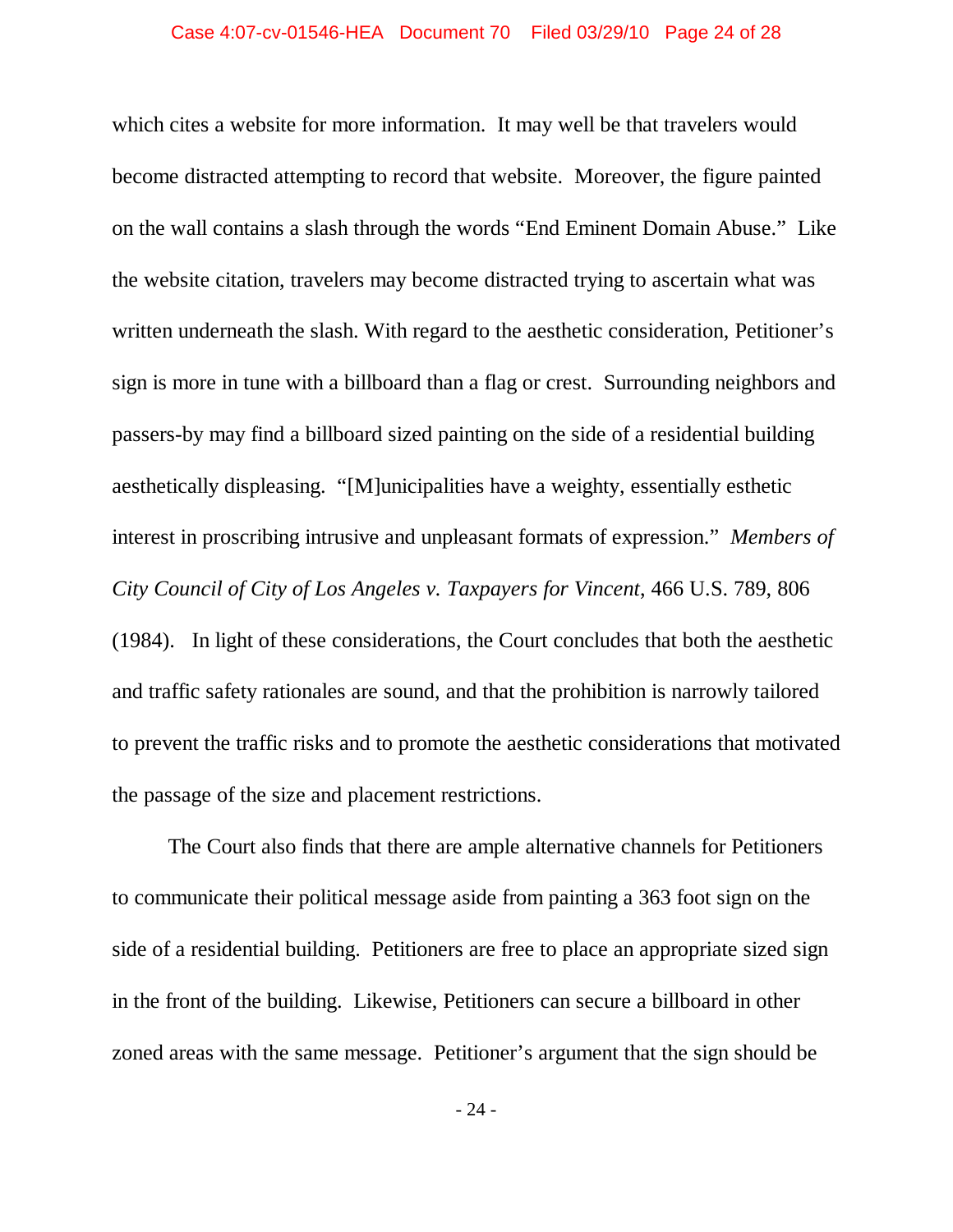### Case 4:07-cv-01546-HEA Document 70 Filed 03/29/10 Page 25 of 28

on the premises rather than off site is extremely weakened by the fact Petitioners do *not* live on the premises. Petitioners can also distribute handbills (even at City parks teeming with the masses during festive occasions) containing information on their organization and their beliefs, to name a few alternatives. The Court finds that there are ample avenues which Petitioners may traverse to publicize their ideas or opinions without the use of 363 foot paintings on the side of a building in the Zoned D area. Because the Court has found that restrictions are content-neutral and meet the requirements of *Thorburn* and *Pursley*, Petitioners' First Amendment facial and "as applied" challenges must, and do, fail.

Petitioners also claim the restrictions violate the Equal Protection Clause of the Fourteenth Amendment. The purpose of the Equal Protection Clause "is to secure every person within the State's jurisdiction against intentional and arbitrary discrimination, whether occasioned by express terms of a statute or by its improper execution through duly constituted agents." *Village of Willowbrook v. Olech*, 528 U.S. 562, (2000) (citations omitted). Equal protection analysis "requires strict scrutiny of a legislative classification only when the classification impermissibly interferes with the exercise of a fundamental right or operates to the peculiar disadvantage of a suspect class." *Massachusetts Board of Retirement v. Murgia*, 427 U.S. 307 (1976).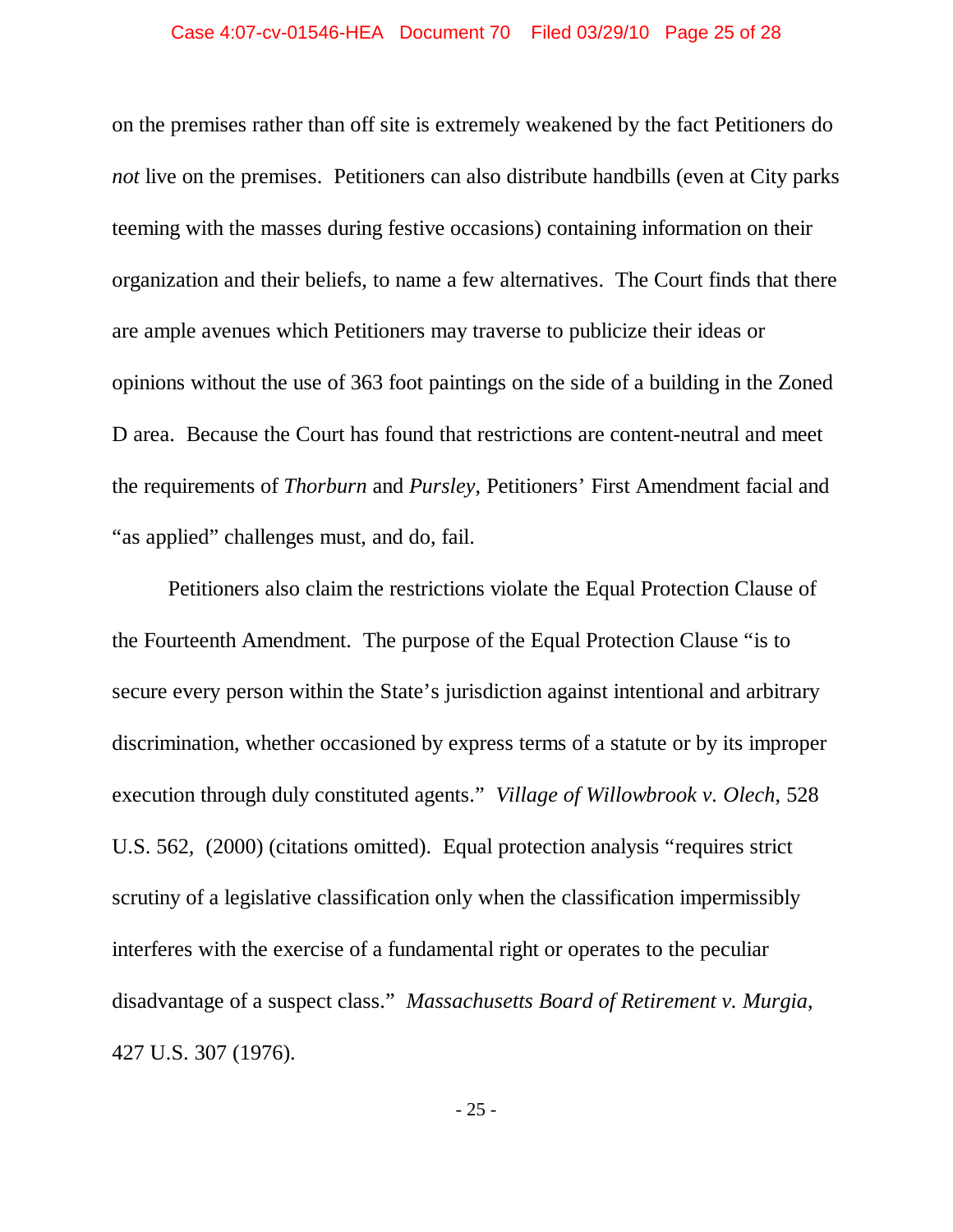Because the restrictions are content-neutral, it does not "impermissibly interfere[ ] with the exercise of a fundamental right." Nor is there either allegation or evidence that Petitioners are members of a "suspect class." Strict scrutiny is therefore not required in connection with Petitioners' Equal Protection argument. There is no evidence of intentional or arbitrary discrimination. The City has advanced rational bases for the restrictions. Plaintiff's Equal Protection challenge to the Sign Ordinance fails.

Petitioners challenge the Sign Code as a prior restraint of their First Amendment rights. The Supreme Court has set out two definitions of a prior restraint: an ordinance that vests unbridled discretion in the licensor, *City of Lakewood v. Plain Dealer Publishing Co.,* 486 U.S. 750, 759 (1988); *Forsyth County v. Nationalist Movement*, 505 U.S. 123 (1992), or an ordinance that does not impose adequate time limits on the relevant public officials, *see FW/PBS, Inc. v. City of Dallas,* 493 U.S. 215 (1990). Petitioners have established neither. The latter definition is inapplicable here since there is no argument regarding time limits on the relevant officials. Rather, Petitioners' prior restraint argument is based on their argument that the object in question is art. In arguing that the term "art" has no definition in the Sign Code, therefore it lacks the "narrow, objective, and definite standards to guide" the permitting authority, *Forsyth County v. Nationalist*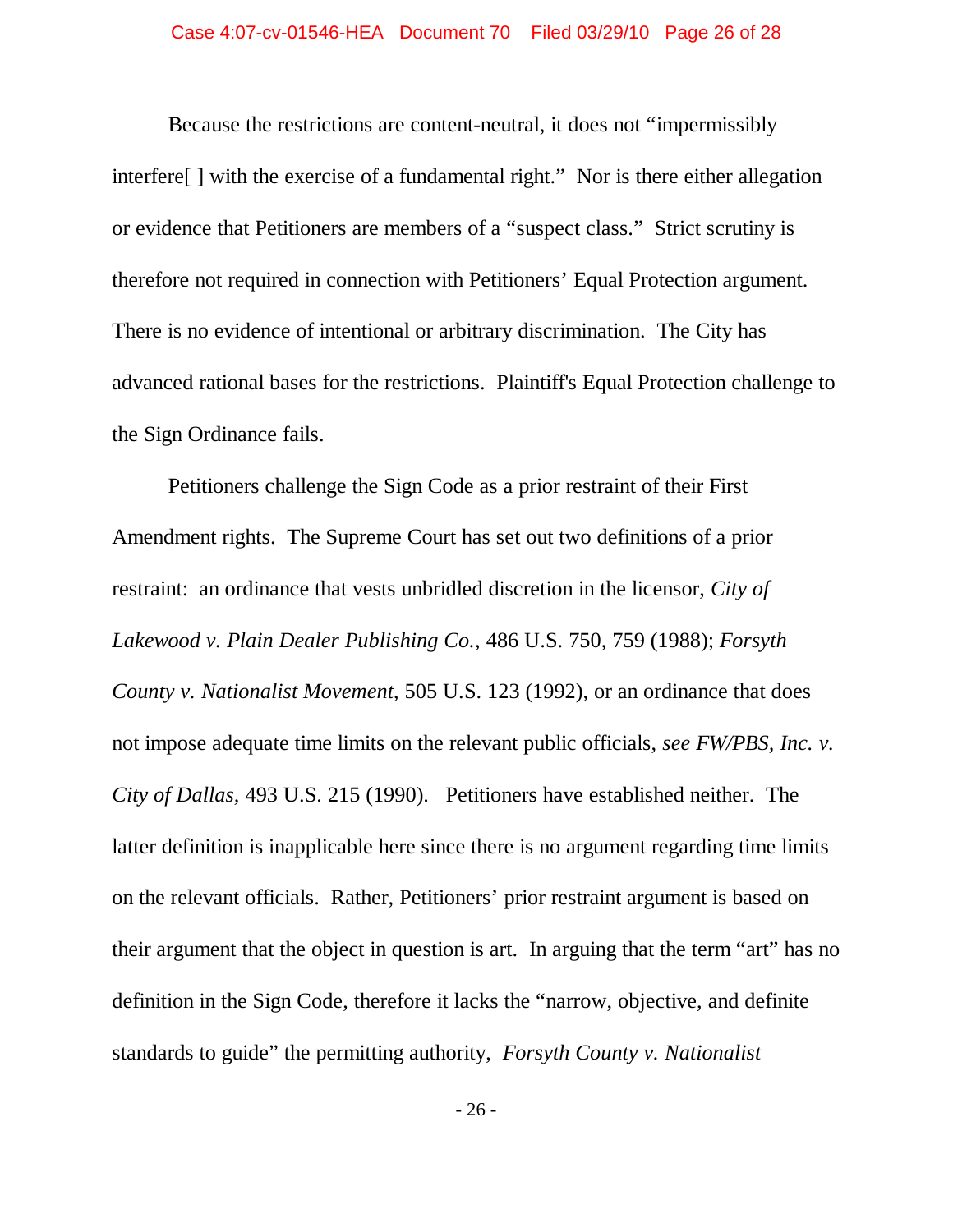*Movement*, 505 U.S. 123, 131 (1992) Petitioners' argument once again fails to recognize the limitations upon which the denial was based. Claiming that the wall design object is "a work of art" does not make it so. Petitioners' wall design falls squarely within the Code's definition of "sign." The denial of the permit was based solely on the limitations specifically detailed in the Code. The deciding officials had no discretion under the Code in denying the permit. The wall design exceeded the size requirement and placement requirement and as such, the permit was denied.

Based upon the foregoing conclusions that neither the U.S. Constitution nor the Missouri Constitutions were violated, nor that Petitioners' Equal Protection rights were violated, Petitioners request for declaratory relief under 527.010 RSMo must be denied.

## **Conclusion**

The decision affirming the denial of Petitioners' sign permit was not arbitrary, capricious, unreasonable, unlawful, or in excess of the Board of Adjustment's jurisdiction. The decision must therefore be affirmed.

The restrictions placed on signs in the Sign Code withstand scrutiny under Petitioners' constitutional challenges with respect to the denial of their sign permit. Respondents' are therefore entitled to judgment as a matter of law.